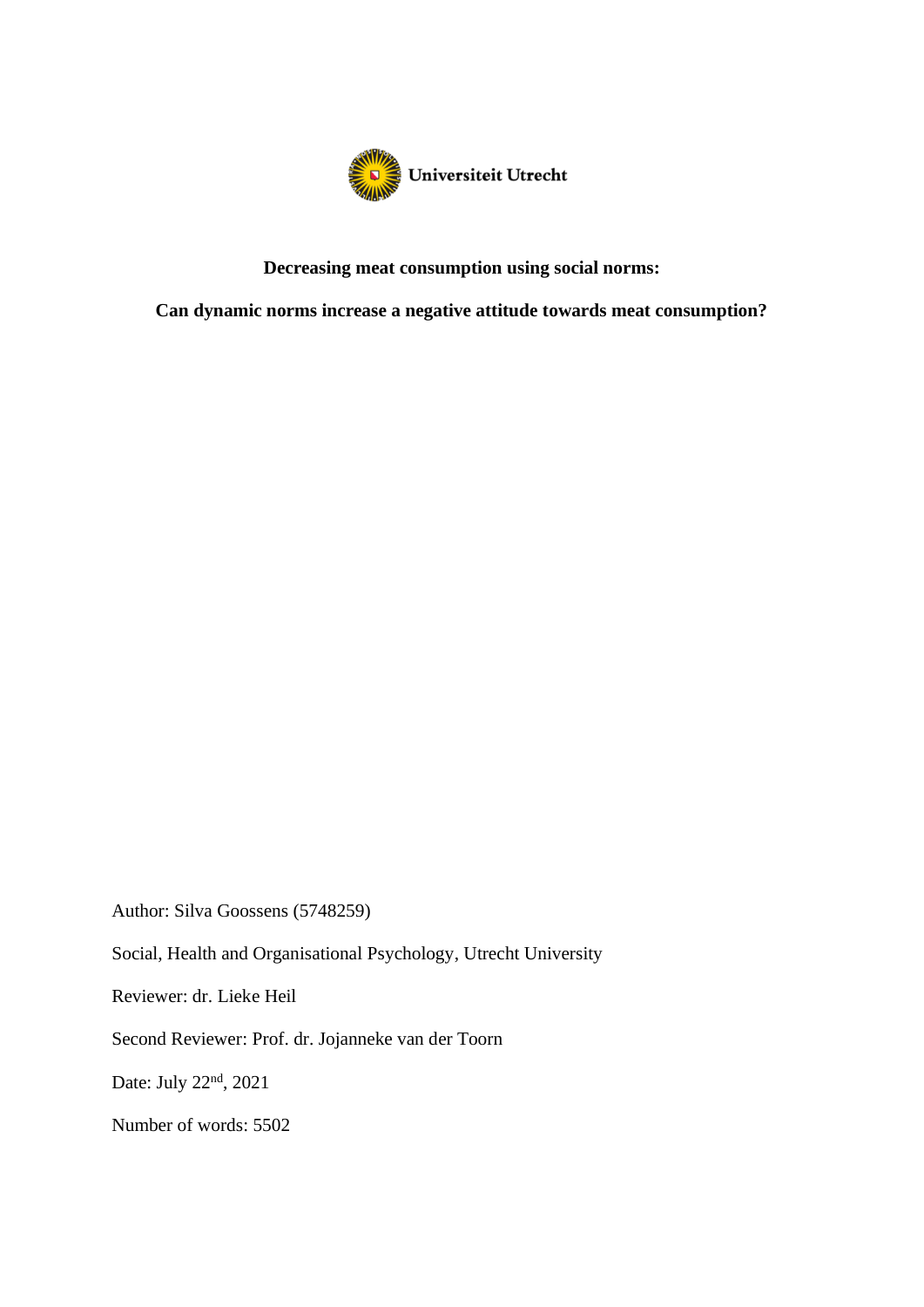## **Abstract**

Meat consumption has a negative impact on the environment, animal suffering and human health, however meat consumption is still rising. This study examines the question if social norms can be used to reduce meat consumption, and if this effect is dependable on the current amount of meat consumed. Has normative information about an ongoing change in others (dynamic norms) more impact on attitude than normative behaviour about a current state (static norms)? The effect of these social norms on attitude towards meat consumption, with meat consumption as a moderator, was analysed using a general linear model. Our findings did not support the hypotheses. No significant effects were found, and we recommend future research to strengthen the manipulation in which the social norms were exposed and examine the possibility of attitude change over a period of time.

Keywords: social norms, dynamic norms, static norms, meat consumption, attitude change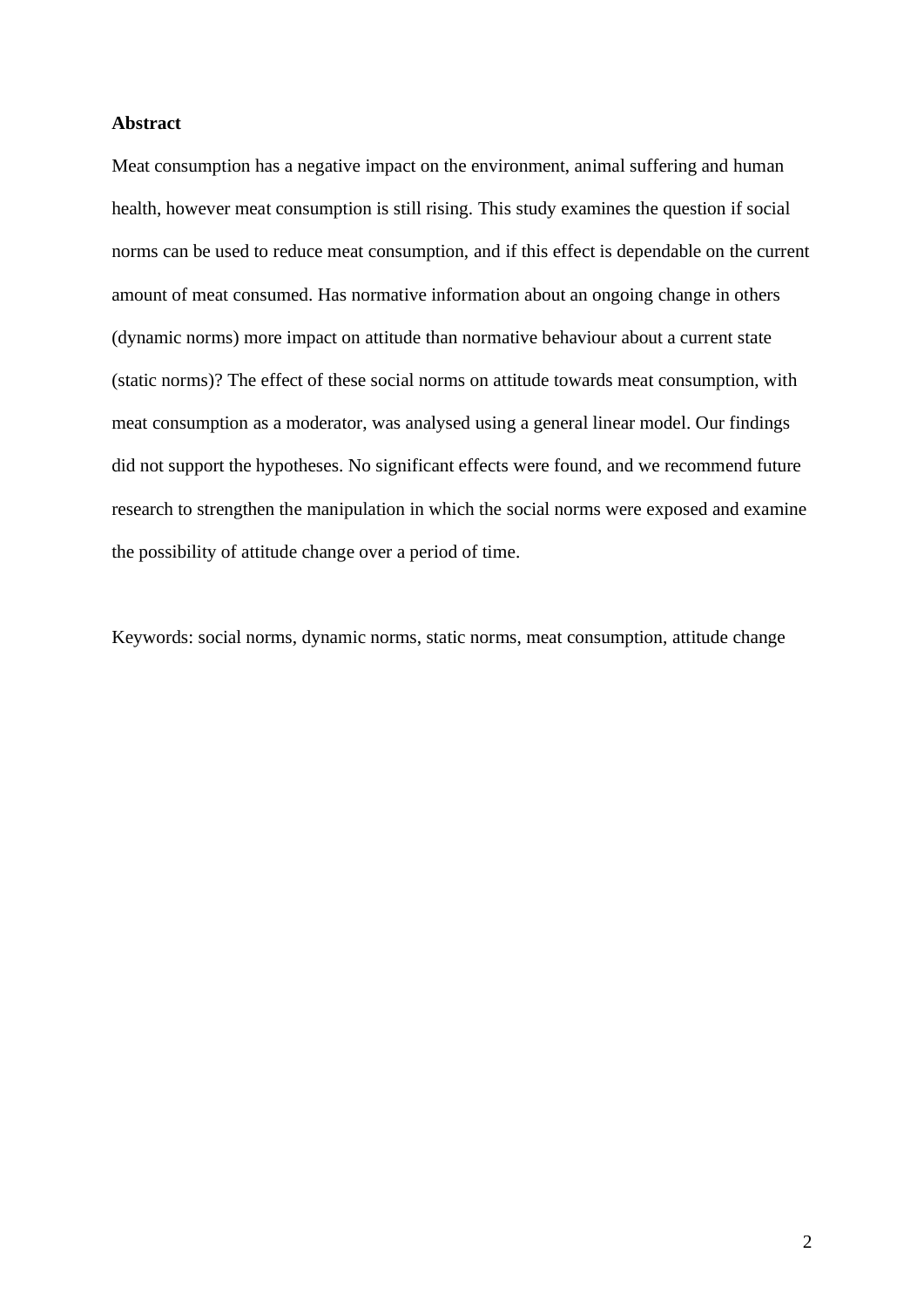### **Introduction**

Meat consumption is rising: the global average of meat per capita as well as the total amount of meat consumed, is increasing due to higher incomes and population growth (Godfray et al., 2018). This is concerning because of several reasons. First, the meat industry has a major impact on the environment and health of the planet (OECD, 2021). Meat consumption is responsible for 56 percent of the total agricultural emissions and 93 percent of all livestock emissions globally (Willits-Smith, Aranda, Heller, & Rose, 2020). It is also responsible for 20 to 30 percent of global greenhouse gas emissions, and a significant amount of deforestation and biodiversity loss worldwide (IPBES, 2019). Agriculture, in particular animal farming, is the highest source of air pollution damages in the United States (Tschofen, Azevedo, & Muller, 2019). On a local level, it also has impact on the pollution of water, soil, and air (Poore & Nemecek, 2018). In addition, the land, energy, and water used to grow animal feed could be used more efficiently to grow plant-based food for (direct) human consumption (Shepon, Eshel, Noord, & Milo, 2018). Meat consumption also has an indirect impact on antibiotics resistance and zoonoses: diseases transmitted from animals to humans (Bonnet, Bouamra-Mechemache, Réquillart, & Treich, 2020). Another concerning reason is animal suffering in the farming industry. The way in which, and the size of the scale in which, animals are being raised and slaughtered raises concern (Ruby, 2012). Finally, the consumption of meat is also associated with health concerns. It increases the risk of chronic health diseases (Godfray et al., 2018) and red and processed meat is positively associated with all-cause mortality, especially cancers (Rohrmann et al., 2013). Red meat is associated with colorectal, pancreatic, and prostate cancer. A daily intake of a 50-gram portion of processed meat increases the risk of colorectal cancer by 18 percent (IARC, 2015). Processed meat consumption is also related to coronary heart disease (Micha, Wallace & Mozaffarian, 2010) and diabetes (Wolk, 2017) because of the high content of cholesterol and saturated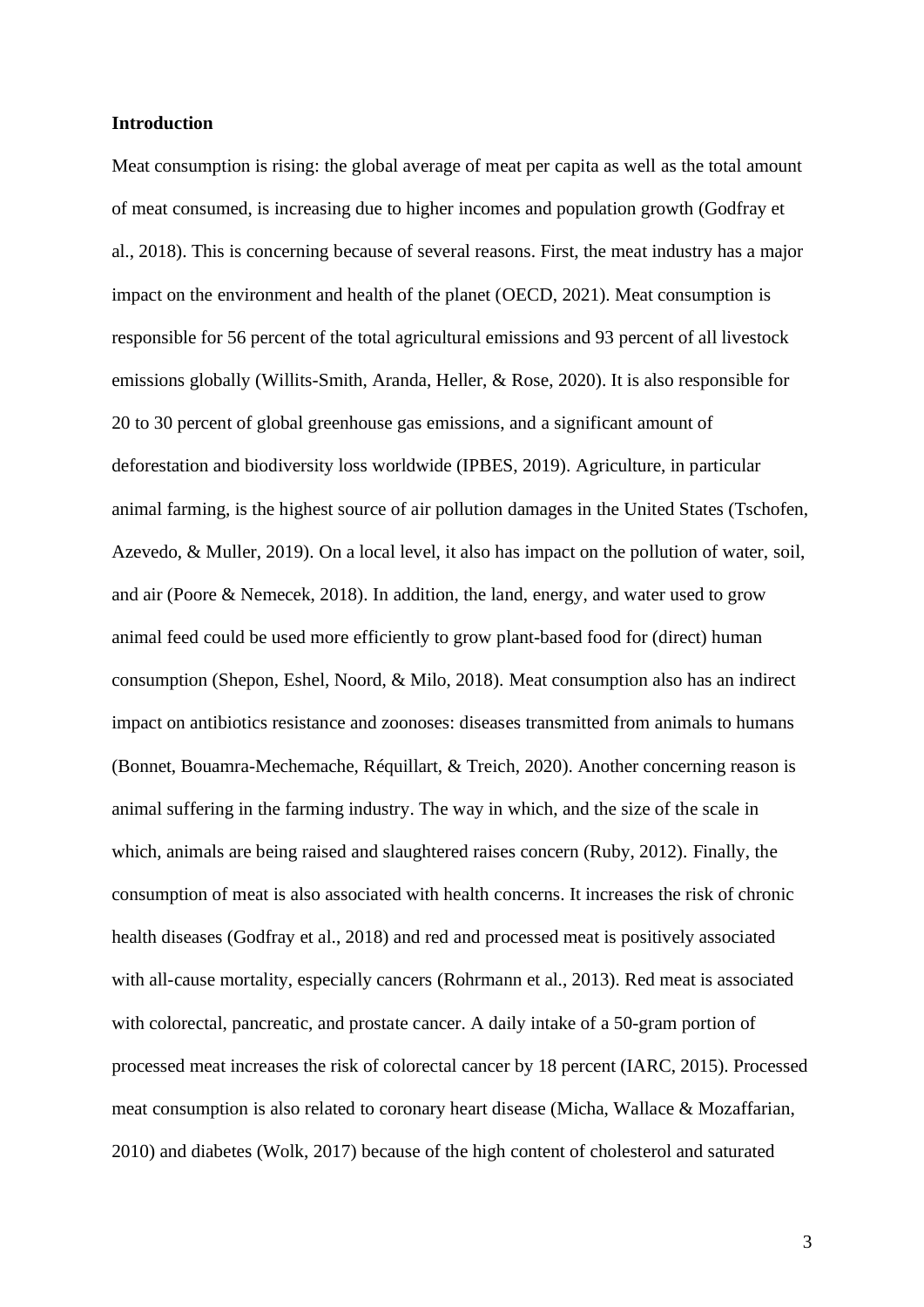fatty acids. In addition, all meat intake is associated with weight gain (Vergnaud, Norat, Romaguera, & Peeters, 2010) and increases the risk of developing an antibiotic-resistant bacteria due to the use of antibiotics in animal feed on a large scale (Bonnet, Bouamra-Mechemache, Réquillart, & Treich, 2020). Due to the high intake of red and processed meat in high-income countries, the World Health Organization recommends limiting this consumption (WHO, 2015). This leads to the question: how can we convince others to reduce their meat consumption?

Individuals obtain information on how to behave by observing others in social settings (Rimal & Real, 2005). Meat consumption can be seen in many social and public settings, and most default options in restaurants include meat (Sparkman & Walton, 2017). Consuming meat is integrated into people's everyday lives, routines, and habits on such a large scale that it becomes the norm (Joy, 2010). Norms are described as …Descriptive norms are formed by perceiving others behave in a specific way, by looking at what others do (Cialdini, Reno, & Kallgren, 1990). People's own meat consumption patterns are perceived as normative because they see many others with a similar diet (Perkins & Berkowitz, 1986).

On the contrary, injunctive norms refer to the extent to which influential others expect individuals to behave in a certain way. It is behaviour that is seen as valued and appropriate by others (Cialdini, Reno, & Kallgren, 1990). Having a healthy, balanced diet as well as behaving in a sustainable way could be expected as injunctive norms. This can lead to a conflict of those two norms: the descriptive norm gives information that many others consume meat, but influential others highlight the importance of reducing meat consumption. Cialdini, Reno and Kallgren (1990) stated that in such case, the particular social norm injunctive or descriptive- is unlikely to change behaviour, unless it is salient and focal at the time of the behaviour.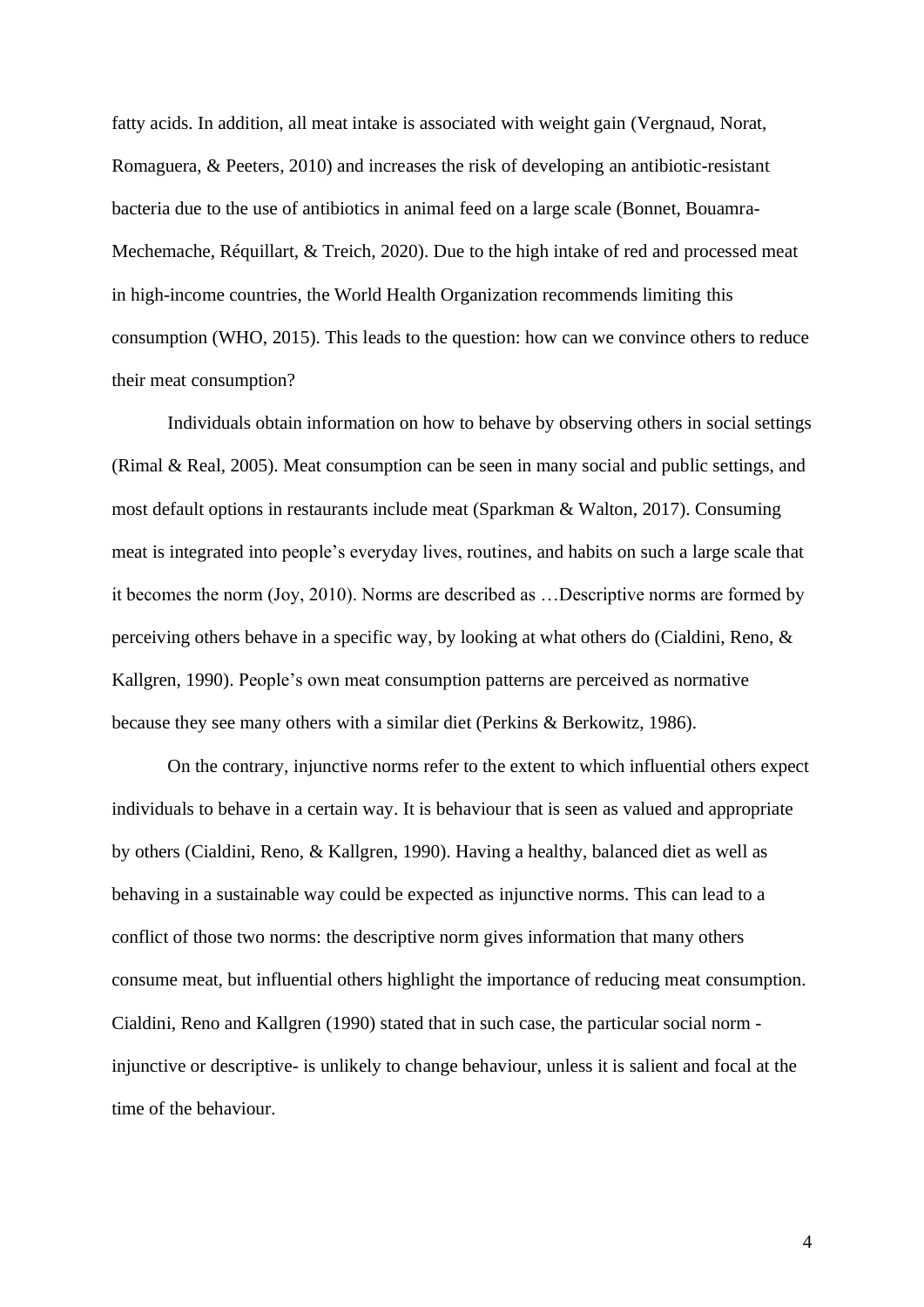In the case of meat consumption, behaviour change is particularly difficult because it is integrated into people's everyday lives, routines, and habits. The confrontation with the impact of meat consumption often leads to denial. Joy (2010) concluded that there are three justification strategies meat eaters use to justify their behaviour, known as *the three Ns of meat justification.* The first strategy is believing that meat consumption is *normal,* socially accepted behaviour which most people expect from us and can be seen at many social and public places. The second justification strategy for meat consumption is *natural,* meat consumption is consistent with human nature, written in human biology, and it is what we naturally crave. The final justification for meat consumption is the idea that it is *necessary,* essential for a healthy and balanced diet which is needed to survive and become strong individuals. Additional research by Piazzi and colleagues (2015) concluded that people enjoy eating meat and associate meat with satisfaction, leading to *nice* as a fourth *N* of meat justification. These four *Ns* stand in the way of behaviour change.

Perkins and Berkowitz (1986) reasoned that because norms have influence on behaviour, when normative beliefs change, the behaviour will follow. Describing that change in others, is known as *dynamic norms*. *Static norms* on the contrary, describe stable and solid behaviour in others (Sparkman & Walton, 2017). In situations where a current norm is difficult to change because it is seen as completely normal and deeply integrated into people's daily lives as with meat consumption, drawing attention to a change in others might influence attitude. Sparkman and Walton (2017) reasoned that seeing an ongoing change in others, anticipating a changing future world in which this change becomes salient, conforms people to that dynamic norm in the present. Their online study examined if dynamic norms change people's interest in eating less meat compared to the effect of static norms. Half of the participants were exposed to a dynamic norm stating that 'in the last five years, 30 percent of the Americans have now started to make an effort to limit their meat consumption'.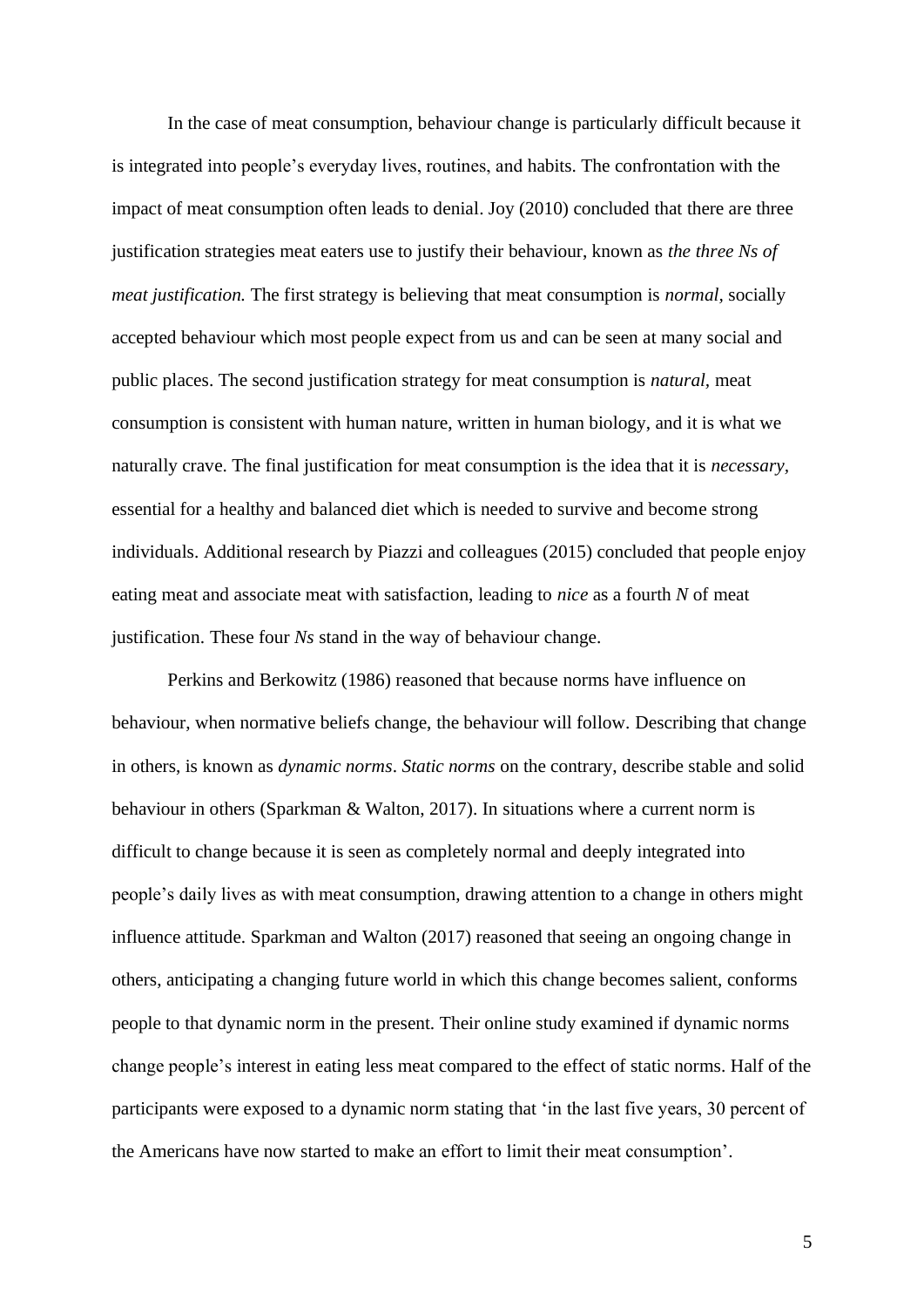Participants in the static norm group were exposed to the message that 'now 30 percent of the Americans make an effort to limit their meat consumption'. They concluded that exposure to the dynamic norm increased the interest of eating less meat, compared to the static norm. Based on their findings, we examine if exposure to social norms has a negative impact on the attitude towards meat consumption. The first hypothesis is formulated as:

*Hypothesis 1.* The attitude towards meat consumption will be more negative after exposure to a dynamic or a static norm compared to no norm exposure.

Additionally, Sparkman and Walton (2017) found that when participants were exposed to a dynamic norm about meat consumption, their interest in eating less meat increased, compared to participants who were exposed to a static norm. Based on their findings, this current study examines if exposure to dynamic norms leads to a more negative attitude towards meat consumption. That second hypothesis is formulated as:

*Hypothesis 2.* The attitude towards meat consumption will be more negative when exposed to a dynamic norm than exposed to a static norm.

Finally, Kallgren, Reno and Cialdini (2012) found that strong personal norms can stand in the way of conforming into a new norm. For those who consume more meat, it is possible that exposure to a dynamic norm leads to cognitive dissonance: a gap between the current behaviour (frequent consumption of meat) and cognition (knowledge of the negative impact of meat consumption on the environment, health, and animal suffering). People who endure this cognitive dissonance, use strategies to reduce this discrepancy between behaviour and cognition (Losch & Cacioppo, 1990). Individuals use avoidance, dissociation, and denial as strategies to reduce their perceived cognitive dissonance (Rothgerber, 2014). Assumably, the attitude of participants in current study who consume more meat, could be less influenced by exposure to social norms. The third hypothesis is formulated as: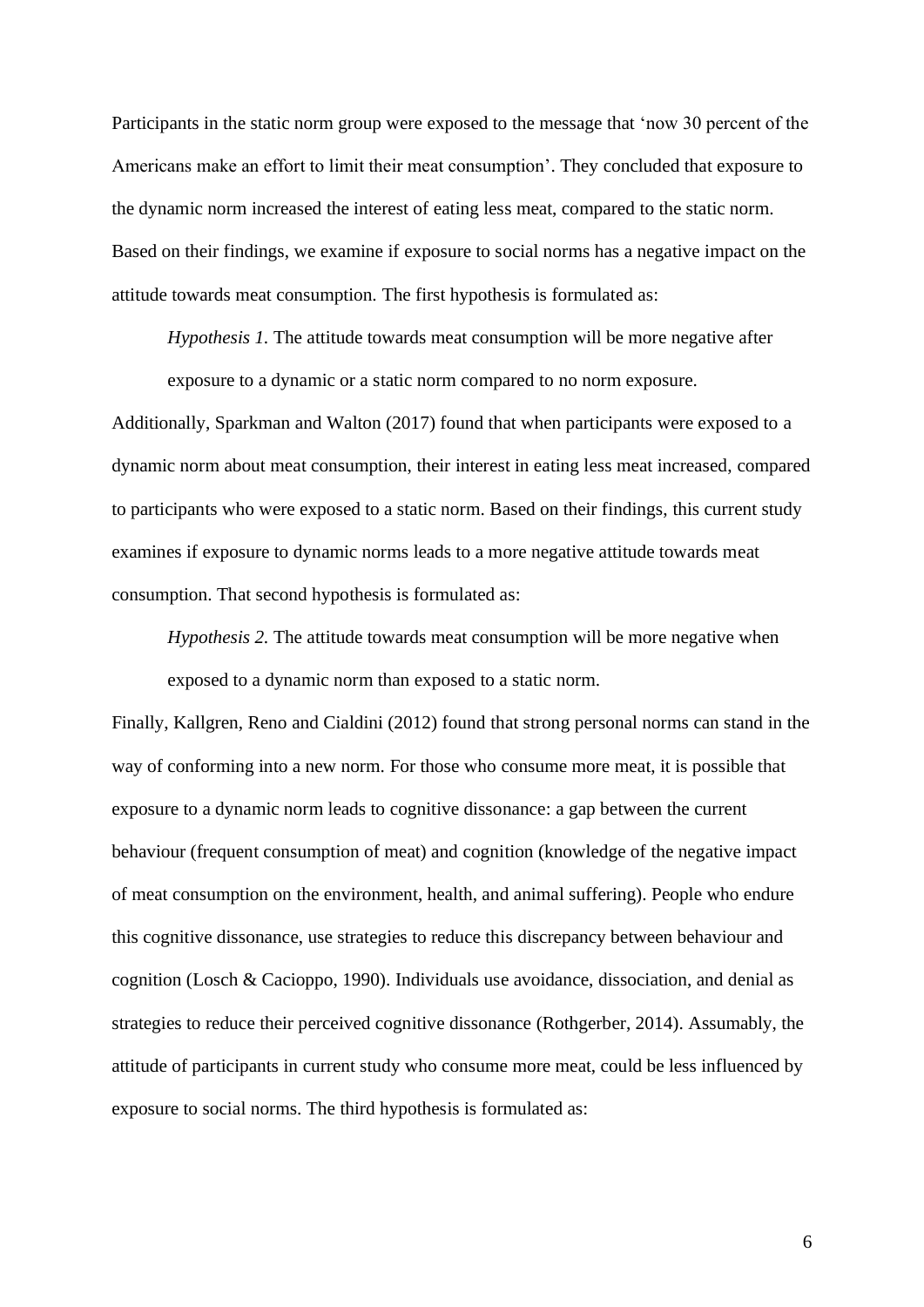*Hypothesis 3.* For people who eat more meat, the influence of social norms on attitude

is less strong than for people who eat less meat.

Figure 1 gives an overview of the conceptual framework.



*Figure 1.* Conceptual framework of the variables.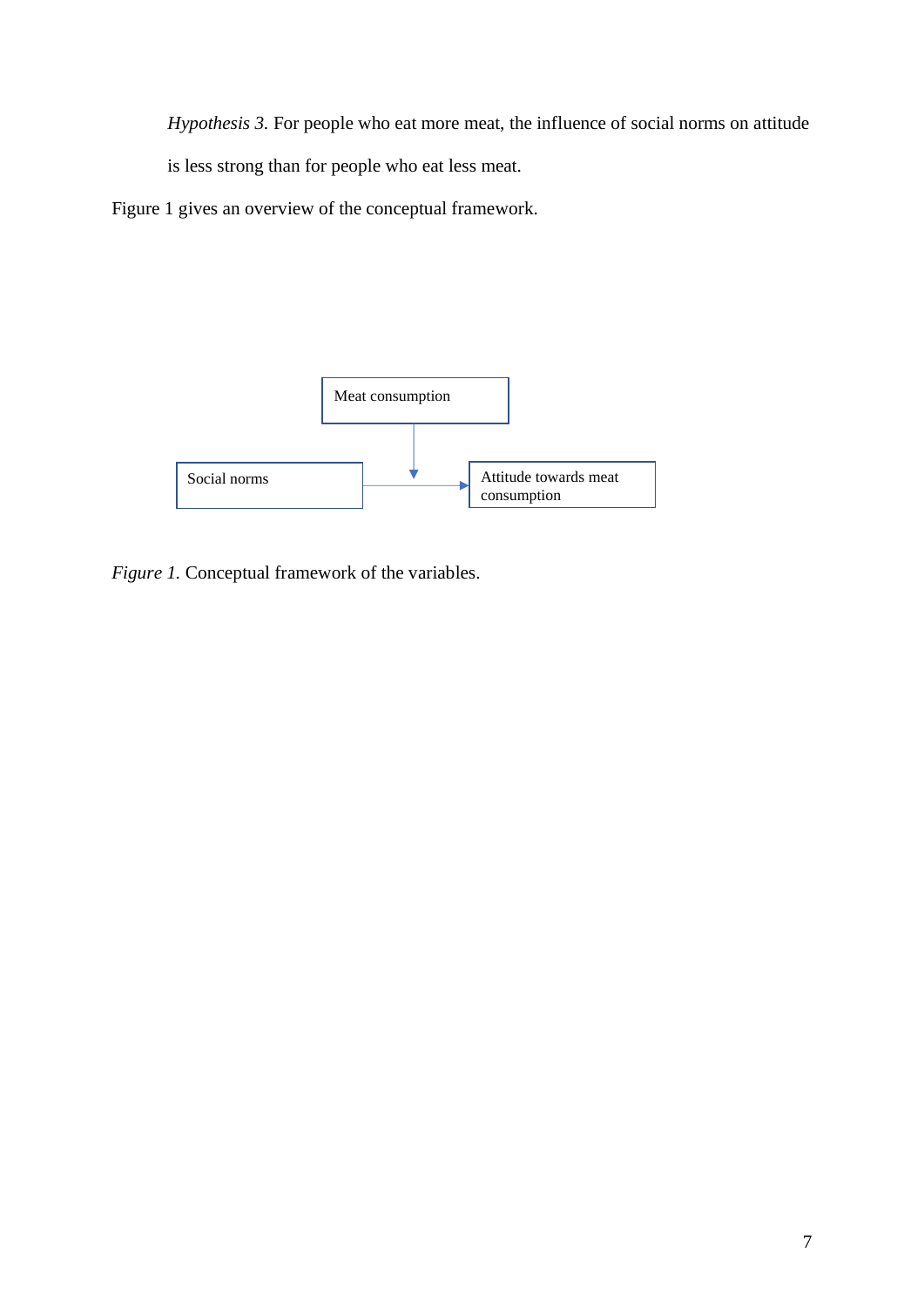## **Methods**

## *Participants*

For this research G\*Power (Faul, Erdfelder, Lang, & Buchner, 2007) was used to perform an a priori power analysis. The effect size for this analysis was estimated from a similar study done by Sparkman and Walton (2017). Indicating that the effect size is standardized mean difference was  $f^2 = 0.1$ , a small to medium effect size. Power analysis was performed with  $\alpha = .05$ , power = .80, and five numbers of predictors. Based on the G\*Power analysis  $n = 200$  are required in this study to find a difference between the groups.

For this present study 312 participants were gathered through convenience sampling from the researcher's social network and Sona System, a website used by Utrecht University. In total, 71 participants were excluded because of missing data. 18 others were excluded because they indicated that they ate meat less than once a week. This resulted in 223 participants included in the present study. The age of the participants ranged from 18 to 85 years ( $M = 38.98$ ;  $SD = 17.19$ ). Most of the participants identified themselves as woman ( $n =$ 138) and the two most common highest completed education levels were senior secondary vocational education ( $n = 69$ ) and university of applied sciences ( $n = 66$ ).

# *Procedure*

This study used a between-subjects design, with two experimental groups: the static norm-group and the dynamic norm-group. The control group consists of no norm. This manipulation is based on the study done by Sparkman and Walton (2017) where they studied a similar effect, without the use of a control group. For this study Qualtrics is used to conduct an online survey in Dutch, because of the nationality of the participants. In the beginning of the survey, the participants filled out an informed consent with information about the aims, content, duration, confidentiality, and anonymity of the study. This was followed by the first question about their average meat consumption. In this question was explained that there are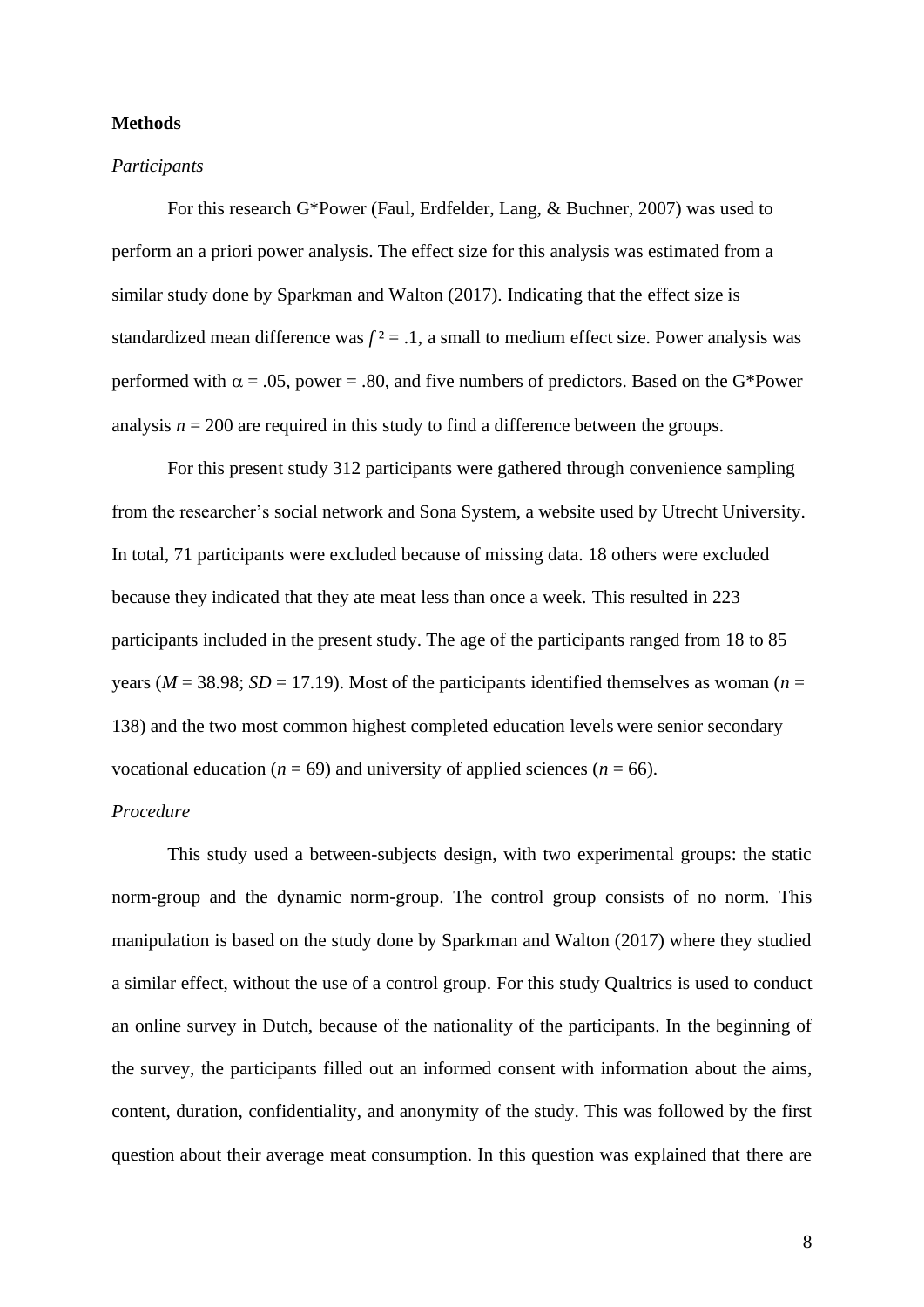on average 21 consumption moments a week (breakfast, lunch, and dinner for seven days) and asked on how many of those 21 moments the participants consume meat. This makes it easier for participants to estimate their meat intake instead of asking for the number of grams. Next came the demographics as age, gender, education and living situation. This was followed by their dietary identity: a questionnaire to measure the extent to which the participants could identify themselves as a meat eater, omnivore, vegetarian, vegan and flexitarian on a five-point Likert-scale for each item. This questionnaire was constructed by Graça, Calheiros, and Oliveira (2015) and proved to have high internal consistency ( $\alpha$  = .93). This was followed by the manipulation of the social norms. In the static norm, the participants read:

'An article was recently published by *RTL Nieuws* with the headline: 'Fewer Dutch people see themselves as meat eaters'. It stated that research by *Vegamonitor* in 2020 has shown that almost half of the Dutch (48%) disapprove of eating meat every day. More than half of Dutch households (56%) make an effort to limit their meat consumption. This means that almost 6 out of 10 people do not eat meat several times a week (*RTL Nieuws*, 22 January 2021).' The participants in the dynamic norm read that:

'An article was recently published by *RTL Nieuws* with the headline: 'Fewer and fewer Dutch people see themselves as meat eaters'. This article stated that research by *Vegamonitor* in 2020 has shown that the attitude of the Dutch towards meat consumption is changing. Almost half of the Dutch (48%) now disapprove of eating meat every day. More than half of the Dutch (56%) have also made more effort in the past two years to reduce their meat consumption (*RTL Nieuws,* 22 January 2021).'

The control group was showed no norm. Right after the manipulation followed the questionnaire to measure attitude towards meat consumption. This questionnaire had previously been used by research of Berndsen and van der Pligt (2004). To measure the participants' attitude five statements were given. Each statement had a positive or negative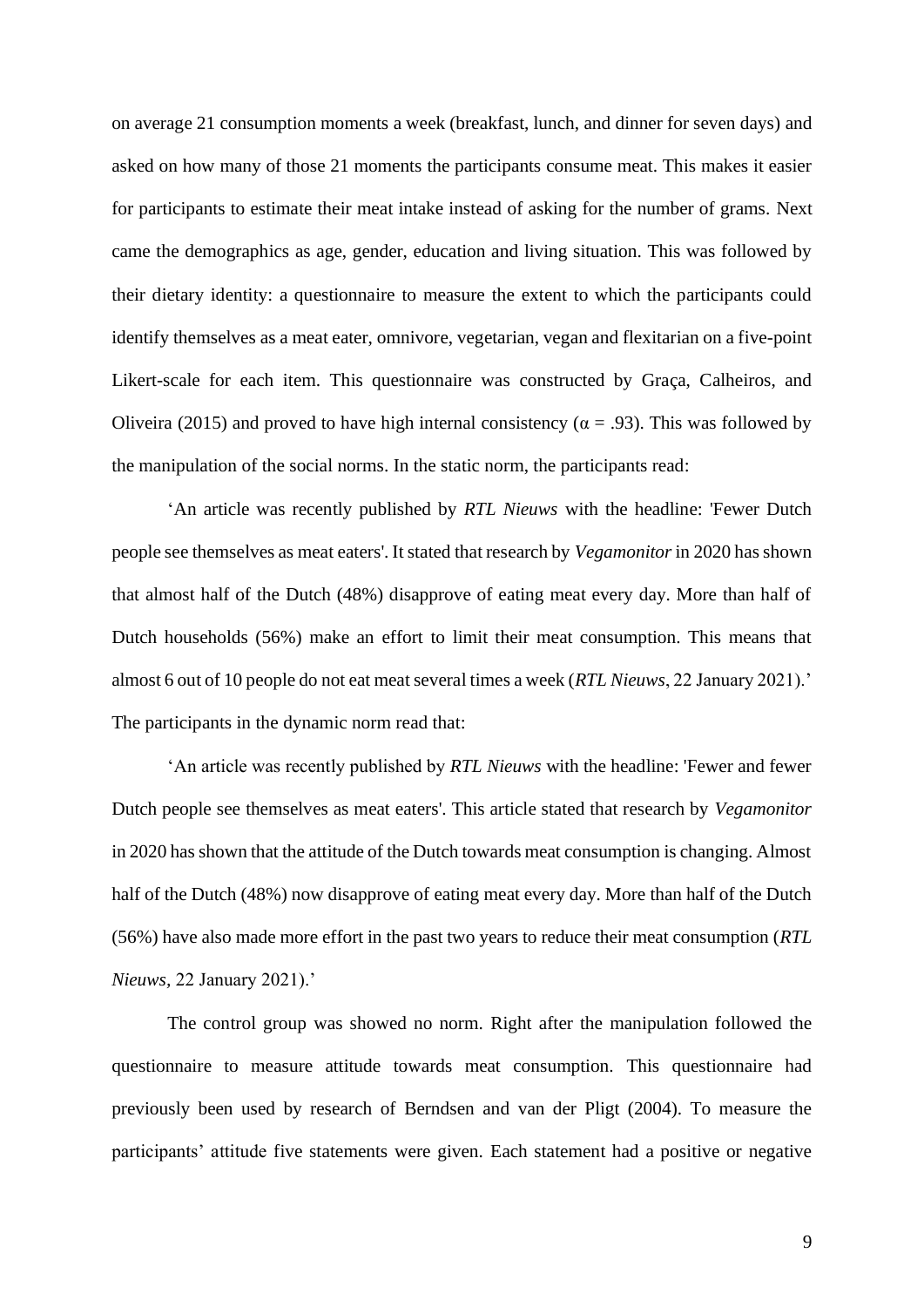answer. One of the questions was: 'I find meat consumption….' and could be answered with 1) pleasant or 2) unpleasant. The participants were made aware that they only had 30 seconds to fill out those five questions on attitude. The 30-second time limit on the attitude questionnaire was designed to limit participants to answer with only readily accessible beliefs (Kallgren & Wood, 1986). The survey ended with the question about their willingness to reduce meat consumption because Berndsen and van der Pligt (2004) reasoned that people with a more conflicting attitude towards meat consumption, who struggle between a negative and positive attitude towards meat consumption, reported more willingness to consume less meat. This study examined the same question on a 5-point Likert-scale from 1) not willing at all to 5) very willing.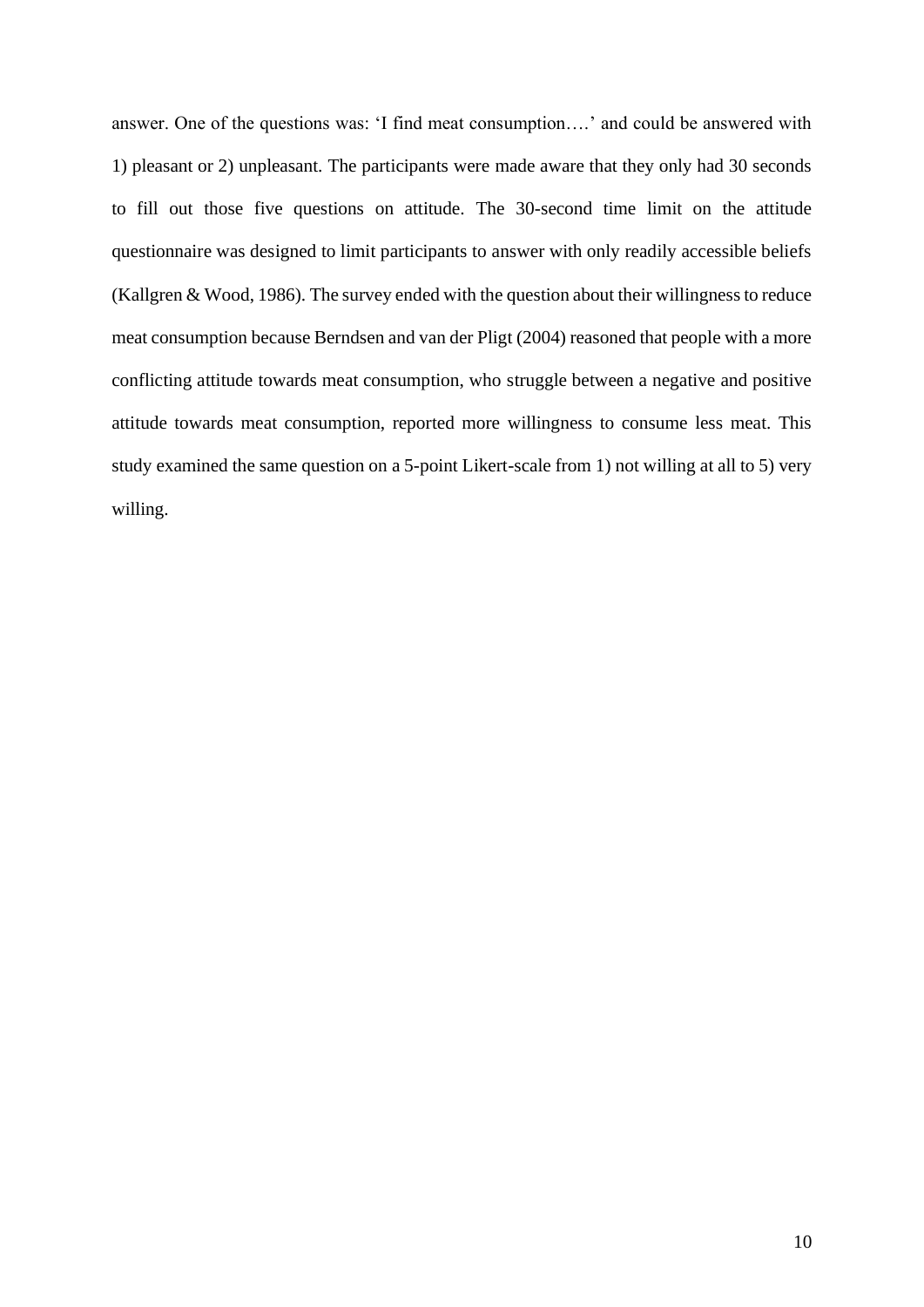## **Results**

### *Descriptive statistics*

For this study IBM SPSS statistics version 27 is used to conduct the data analyses. The analyses included 223 participants and their meat intake varied from 1 to 21 moments a week, with a weekly average meat intake of  $M = 9.27$  (*SD* = 4.56). Attitude towards meat consumption was measured as the sum of the given answers on five binary questions concerning attitude. The variable 'total attitude' varied from 0 to 5, with an average of  $M =$ 1.50 (*SD* = 1.87). A high score on total attitude meant that the participant stood negative towards meat consumption, meaning the average attitude towards meat consumption of this sample was quite positive. The willingness to consume less meat was measured on a fivepoint Likert scale (1: not willing at all, 5: very willing). The average willingness to consume less meat was  $M = 3.75$  ( $SD = 1.03$ ). Dietary identity was measured with five questions to which extent you could identify yourself as 1) meat eater, 2) omnivore, 3) vegetarian, 4) vegan and 5) flexitarian on a five-point Likert-scale for each item from 1) not at all to 5) very much). The average identification with 'meat eater' was  $M = 3.62$  (*SD* = 1.09), omnivore *M*  $= 3.91$  (*SD* = 1.02), vegetarian *M* = 1.94 (*SD* = 1.00), vegan *M* = 1.22 (*SD* = 0.66) and flexitarian  $M = 2.16$  (*SD* = 1.30).

#### *Main analysis*

A general linear model was used to answer the research question. The assumptions were met, and no outliers were found. The model was significant  $F(5, 217) = 3.65$ ,  $p = .003$ , partial *η*² = .08. The main effect of current meat consumption on attitude was found significant  $F(1, 217) = 16.67$ ,  $p < .001$ , partial  $\eta^2 = .07$ . Higher current meat consumption was related to a more positive attitude towards meat consumption. The results show no significant main effect of social norms on attitude  $F(2, 217) = .42$ ,  $p = .67$ , partial  $\eta^2 = .004$ .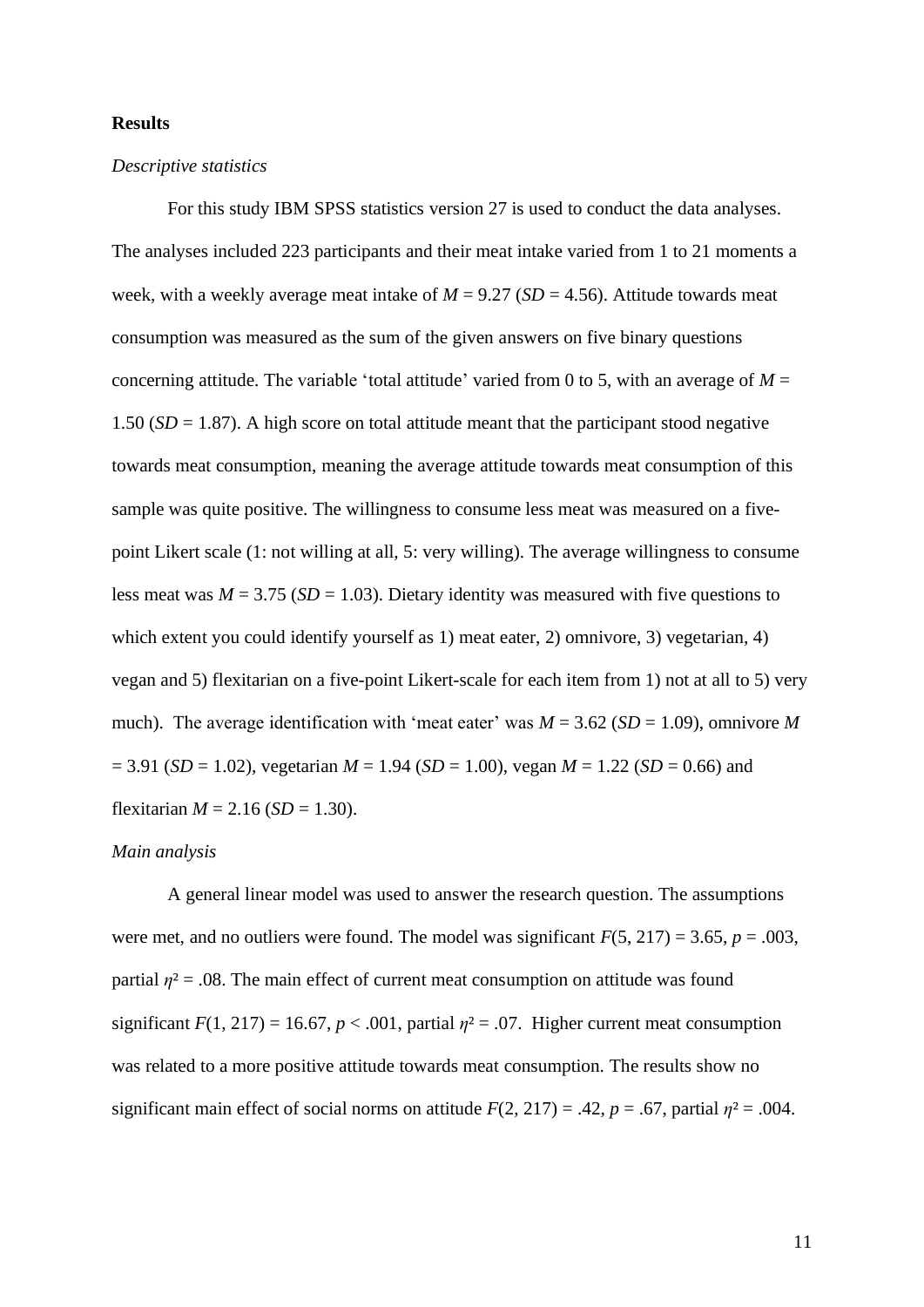There was no significant effect on the interaction of social norms and meat consumption on attitude  $F(2, 217) = .44$ ,  $p = .64$ , partial  $\eta^2 = .002$ .

The mean score of attitudes was the most negative in the static norm group  $M = 1.66$  (*SD* = 1.95), followed by the control group  $M = 1.52$  (*SD* = 1.96) and the dynamic norm group  $M =$ 1.33 (*SD* = 1.72) as can be seen in Figure 2. The mean differences between the different groups were not significant.



*Figure 2.* Average attitude towards meat consumption per group. A high score means a more negative attitude towards meat consumption.

# *Additional analyses*

Besides the main analysis, we explored the data for significant mean differences in age and gender because of significant findings in previous studies (Lea &Worsley, 2002; Gossard & York, 2003; Holm & Møhl, 2000; Ruby, 2012). Using one-way ANOVA we found a significant effect of age on attitude towards meat consumption,  $F(2, 245) = 5.74$ ,  $p =$ .004. The age group 26–49 reported a significantly more negative attitude towards meat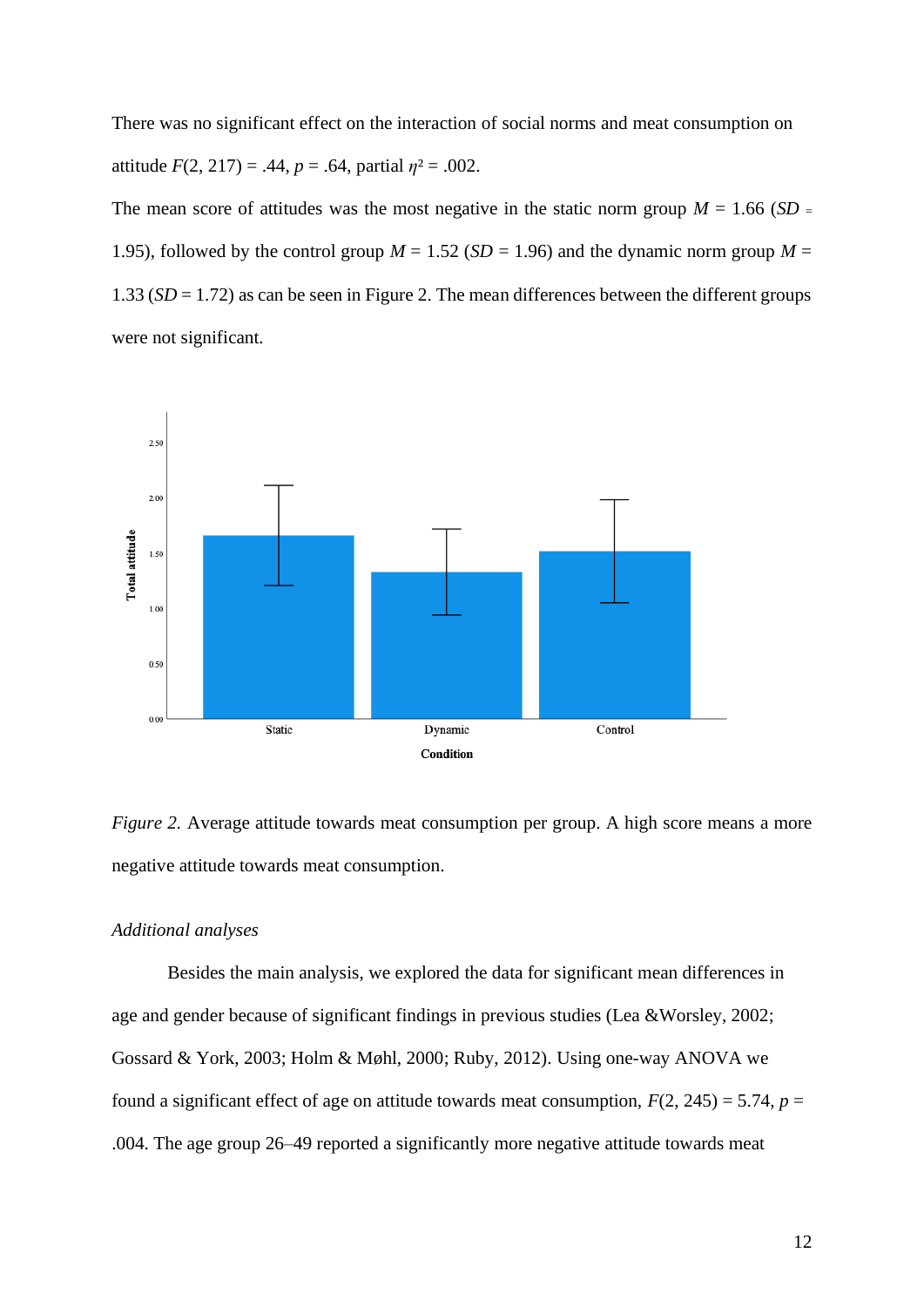consumption compared to the age groups 50-85 and 18-25. Furthermore, there was a significant effect of age on identification with the term 'vegetarian',  $F(2, 235) = 3.77$ ,  $p =$ .02. The age group 26-49 identified themselves significantly more as vegetarian compared to 18-25 year olds. Finally, 26-49 year olds identified significantly more with the term 'flexitarian' compared to both 50-85 and 18-25 year olds,  $F(2, 227) = 6.19$ ,  $p = .002$ . An overview of the mean differences for age is presented in Table 1.

# Table 1

|                                        | $18-25$<br>$n = 77$ |      | 26-49<br>$n = 83$ |      | $50 - 85$<br>$n = 88$ |      |        |                                    |
|----------------------------------------|---------------------|------|-------------------|------|-----------------------|------|--------|------------------------------------|
|                                        |                     |      |                   |      |                       |      |        |                                    |
|                                        |                     |      |                   |      |                       |      |        | Mean differences <sup>1</sup>      |
|                                        | $\boldsymbol{M}$    | SD   | $\boldsymbol{M}$  | SD   | $\boldsymbol{M}$      | SD   |        |                                    |
| Weekly meat consumption                | 9.42                | 4.29 | 8.77              | 4.73 | 9.60                  | 4.69 | ns     |                                    |
| Attitude towards meat consumption      | 1.28                | 1.72 | 2.05              | 1.94 | 1.11                  | 1.81 | $***$  | 26-49 vs. 50-85<br>26-49 vs. 18-25 |
| Willingness to consume less meat       | 3.61                | 1.14 | 3.94              | 1.07 | 3.68                  | 0.87 | ns     |                                    |
| Identification with term 'meat eater'  | 3.62                | 1.09 | 3.52              | 1.17 | 3.64                  | 0.99 | ns     |                                    |
| Identification with term 'omnivore'    | 3.91                | 1.02 | 4.06              | 0.92 | 3.71                  | 1.15 | ns     |                                    |
| Identification with term 'vegetarian'  | 1.94                | 1.00 | 2.33              | 1.05 | 1.97                  | 0.93 | $\ast$ | 26-49 vs. 18-25                    |
| Identification with term 'vegan'       | 1.22                | 0.66 | 1.28              | 0.59 | 1.24                  | 0.61 | ns     |                                    |
| Identification with term 'flexitarian' | 2.16                | 1.30 | 2.73              | 1.39 | 2.06                  | 1.22 | $***$  | 26-49 vs. 50-85<br>26-49 vs. 18-25 |

*Descriptive statistics of age differences*

<sup>1</sup>Note. Mean differences analysed using one-way ANOVA

\* Mean difference is significant at *p* ≤ .05

\*\* Mean difference is significant at *p* ≤ .01

\*\*\* Mean difference is significant at *p* ≤ . 001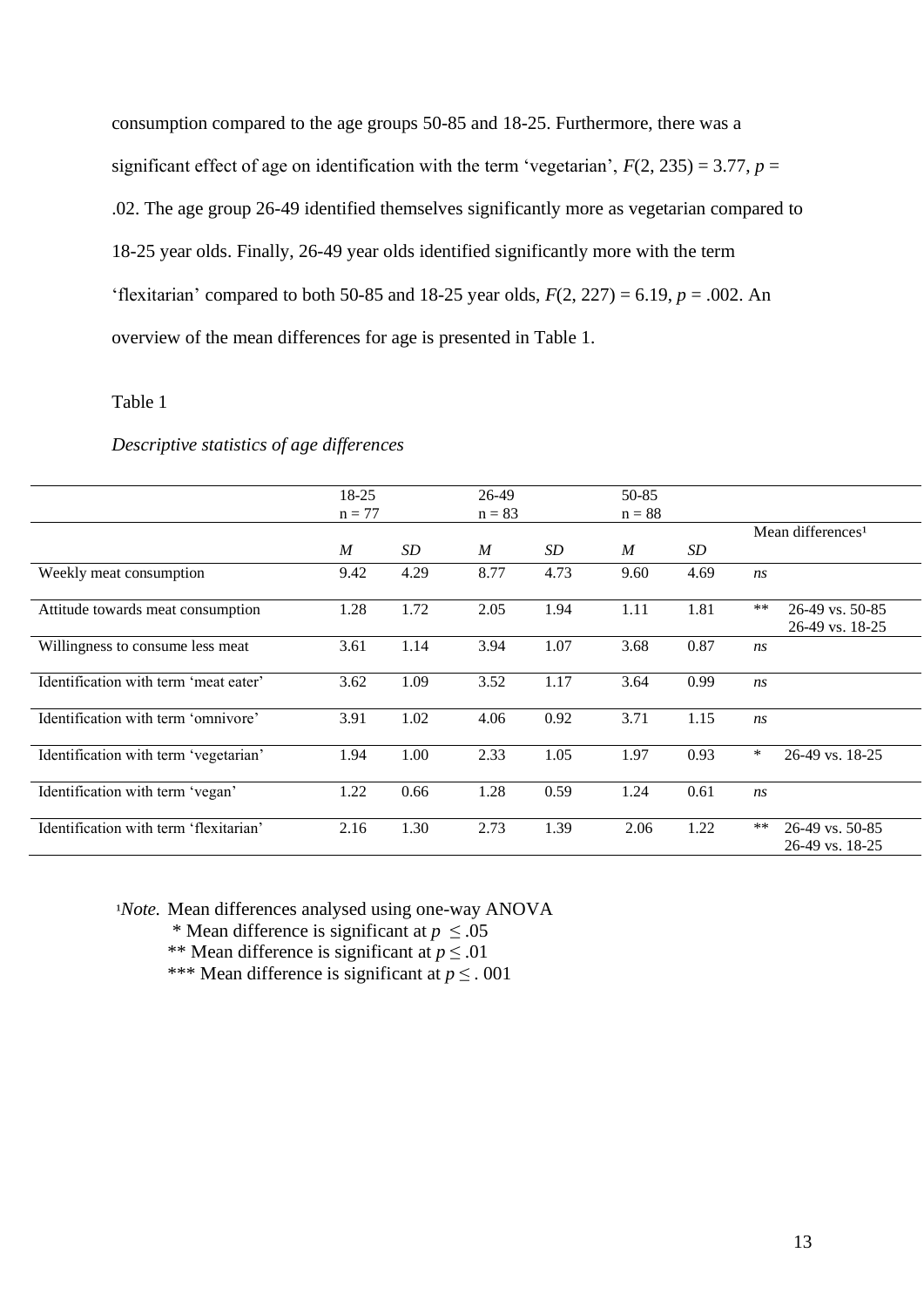Next, we found several mean differences for gender. Using regression analysis, we found that women reported a lower amount of weekly meat consumption than men, with a mean difference of -1.78, 95% confidence interval (CI) for the difference in means = [-3.11, - 0.45] and this difference was significant  $t(147.78) = -2.65$ ,  $p = .009$ , but the effect was small  $d = 0.3$ . Women report a more negative attitude towards meat consumption than men, with a mean difference of .74, 95% CI for the difference in means = [0.24, 1.24]. This difference was found significant  $t(189.80) = 2.92$ ,  $p = .004$  and medium effect size  $d = .4$ . In addition, women are more willing to consume less meat than men with a mean difference of .68, 95% CI for the difference in means  $=[0.38, 0.99]$  and this difference was found significant  $t(126.31) = 4.43$ ,  $p < .001$ . The size of the effect is medium-large  $d = .6$ . Finally, we found that men identify themselves more with the term 'meat eater' than women, with a mean difference of  $-.50$ , 95% CI for the difference in means  $=[-0.80, -0.21]$ . This difference was found significant  $t(206) = -3.35$ ,  $p < .001$  with a medium effect size  $d = .4$ . The mean differences for gender can be found in Table 2.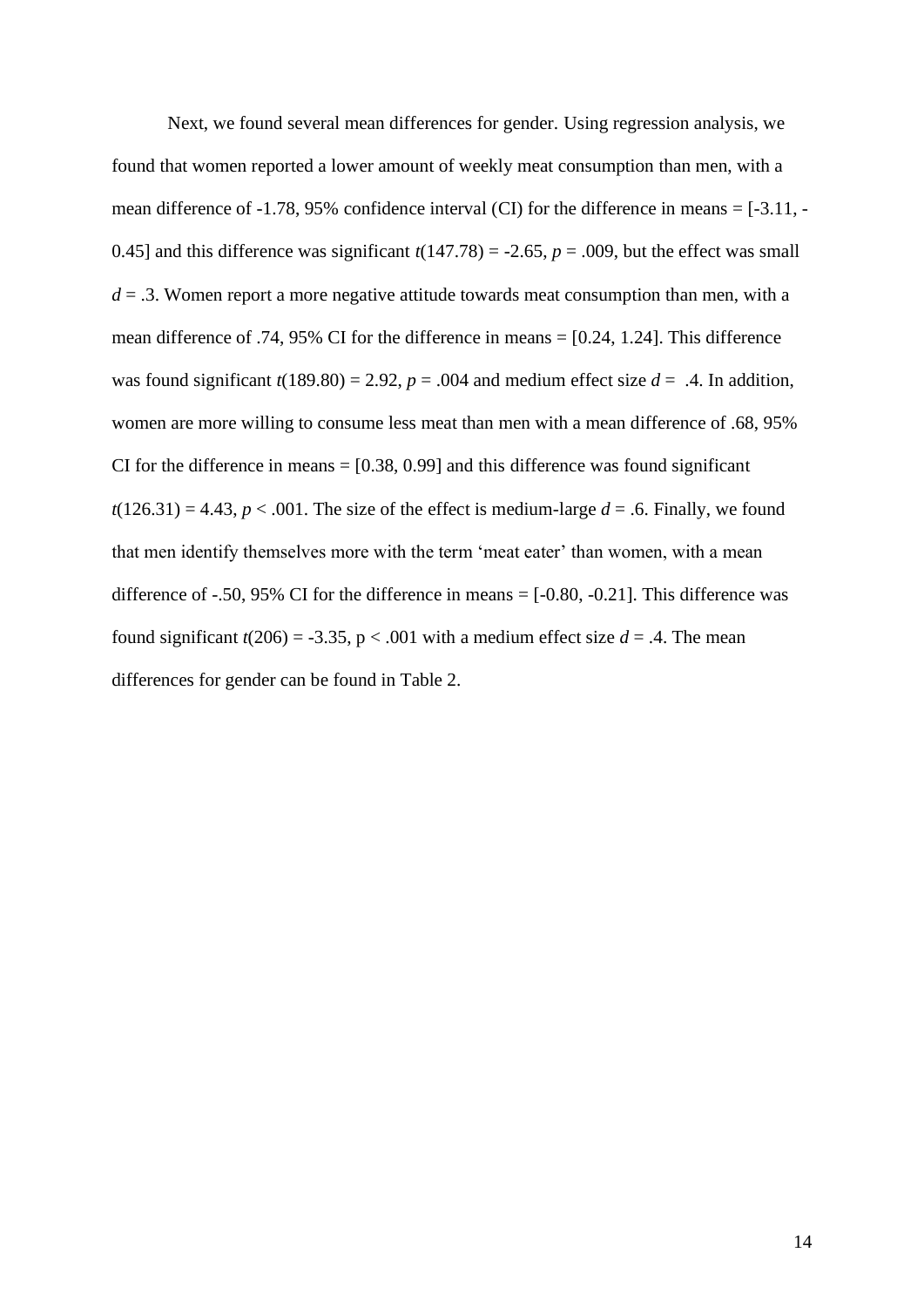# Table 2

# *Descriptive statistics of gender differences*

|                                        | Women     |      | Men      |      |                          |
|----------------------------------------|-----------|------|----------|------|--------------------------|
|                                        | $n = 157$ |      | $n = 91$ |      |                          |
|                                        |           |      |          |      | Mean                     |
|                                        | M         | SD   | M        | SD   | differences <sup>1</sup> |
| Current meat consumption               | 8.52      | 4.13 | 10.55    | 5.03 | $**$                     |
| Attitude towards meat consumption      | 1.77      | 1.95 | 1.07     | 1.66 | $**$                     |
| Willingness to consume less meat       | 3.96      | 0.85 | 3.39     | 1.21 | ***                      |
| Identification with term 'meat eater'  | 3.40      | 1.08 | 3.92     | 1.01 | ***                      |
| Identification with term 'omnivore'    | 3.77      | 1.03 | 4.10     | 1.02 | ns                       |
| Identification with term 'vegetarian'  | 2.14      | 1.02 | 1.99     | 0.98 | ns                       |
| Identification with term 'vegan'       | 1.27      | 0.68 | 1.20     | 0.50 | ns                       |
| Identification with term 'flexitarian' | 2.42      | 1.40 | 2.19     | 1.22 | ns                       |

*1Note.* Mean differences analysed using independent t-test

\* Mean difference is significant at *p* ≤ .05

\*\* Mean difference is significant at *p* ≤ .01

\*\*\* Mean difference is significant at *p* ≤ . 001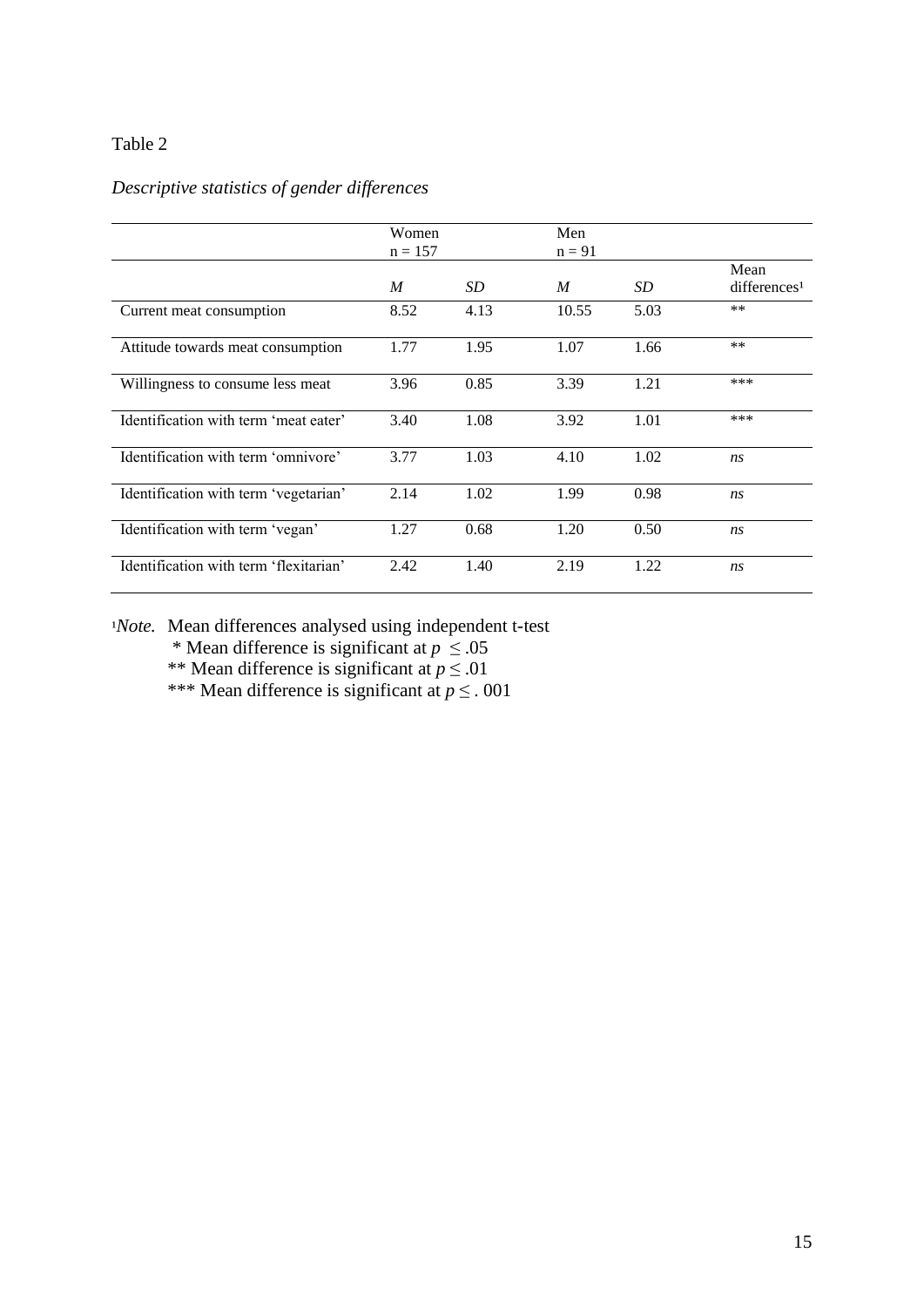## **Discussion**

The aim of this study was to see if attitude towards meat consumption could change by exposing social norms. The first hypothesis of this study that attitude towards meat consumption will be more negative after people have been exposed to social norms, was rejected. This finding was inconsistent with previous research by Goldstein, Cialdini and Griskevicius (2008) who found that highlighting social norms led to sustainable behaviour. Their field study proved that drawing hotel guests' attention to sustainable norms ('the majority of the guests reuses their towels') led to the desired behaviour. Future research could examine the impact of social norms on meat consumption in a field study, comparable with Goldstein, Cialdini and Griskevicius' research to examine the participants' behaviour after being exposed to meat reduction norms in a real life setting as a restaurant or supermarket.

The second hypothesis that attitude towards meat consumption will be more negative when exposed to a dynamic norm, compared to a static norm, was rejected. There was even a small, but insignificant difference in the opposite direction as assumed. The static norm reported the most negative attitude towards meat consumption, but this insignificant difference can be coincidental. The findings of this current study were inconsistent with previous findings of Sparkman and Walton (2017) arguing that exposure to dynamic norms increased the interest of eating less meat. This inconsistency might be due to the manipulation, which could have been not strong enough. The current study used a similar manipulation as Sparkman and Walton (2017) used in their study, but we recommend future research to pre-test the manipulation of the social norms to control if the difference is salient enough.

Another possible explanation for the inconsistency in the second hypothesis could be the strength of the manipulation in order to change attitude. Sparkman and Walton (2017) concluded that dynamic norms increased the interest of eating less meat, however the current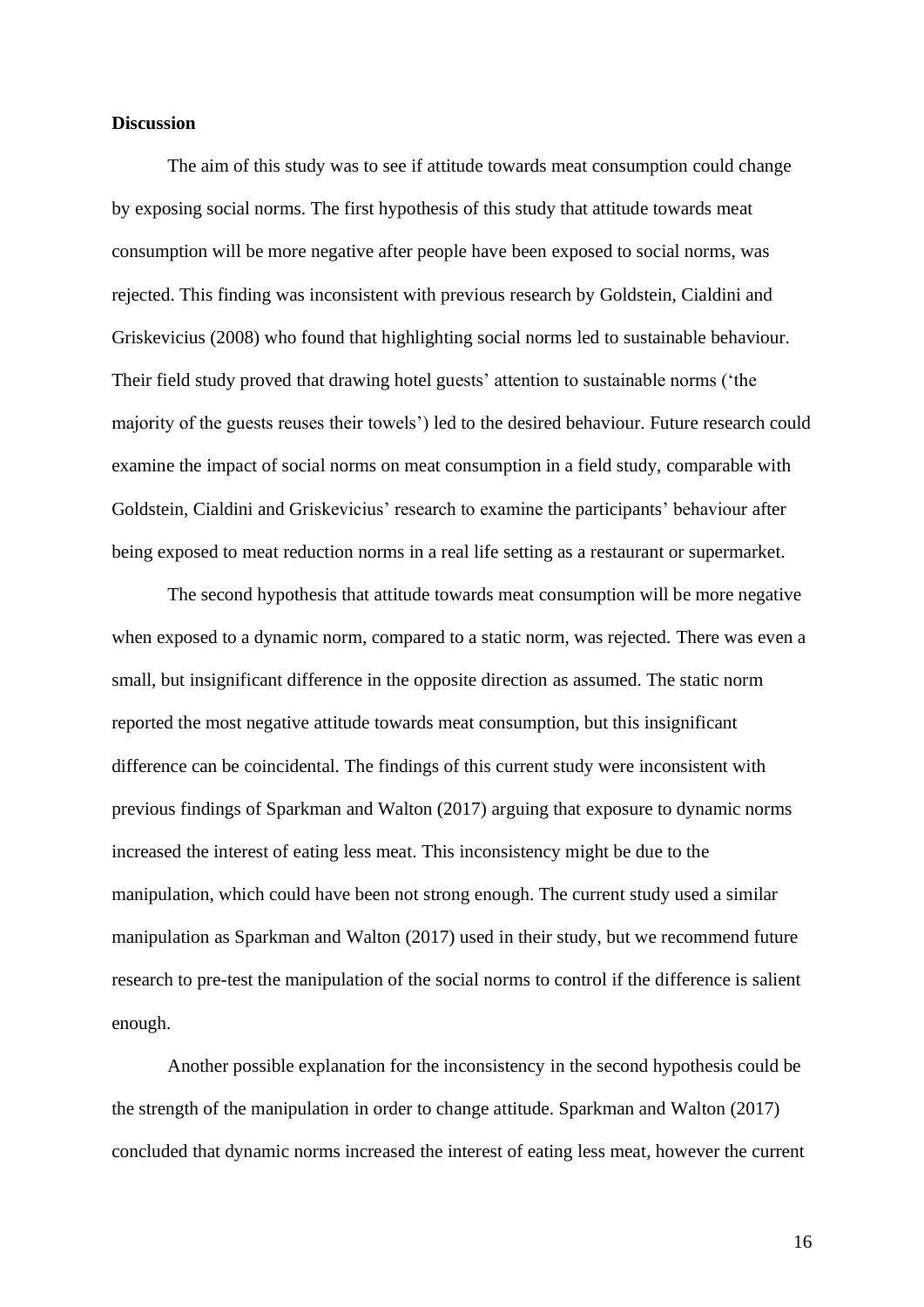study examined if dynamic norms had negative impact on attitude towards meat consumption. Krosnick and Petty (1995) argued that stability of attitude moderates the strength of attitude. Strong attitudes are more stable in different situations and over time, where weak attitudes are less accessible and more vulnerable to change under social influence. Since meat consumption is a big part of people's day-to-day lives, attitude towards the consumption of meat is stable and people tend to not question their beliefs (Haidt, 2001).

The last hypothesis that for people who eat more meat, the influence of social norms on attitude is less strong than for people who eat less meat, was rejected. Meat consumption did not moderate the effect between social norms and attitude. The main effect of meat consumption on attitude was significant. However, there was no main effect found of social norms on attitude. This is inconsistent with the expectation that people who consume more meat, might experience feelings of cognitive dissonance (Losch & Cacioppo, 1990). It is plausible that cognitive dissonance might not arise after one single exposure to a norm incongruent of one's own point of view. Our recommendation for future research would be to expose participants to dynamic norms on meat reduction multiple times to see if more exposure would affect their attitude over time.

Further, we examined if descriptive information about the sample corresponded with previous research. We found several differences in age and gender. The participants from 26 to 49 years reported the most negative attitude towards meat consumption compared to the other two age groups. Additionally, 26- to 49-year-olds could identify themselves more with the term 'vegetarian' compared to 18- to 25-year-olds and identify themselves more with the term 'flexitarian' compared to both 18- to 25- and 50- to 85-year-olds in this sample. These differences in age are congruent with Lea and Worsley's findings (2002).

We also found gender differences. Women reported a lower average amount of meat consumption than men, consistent with findings of Gossard and York (2003). Additionally,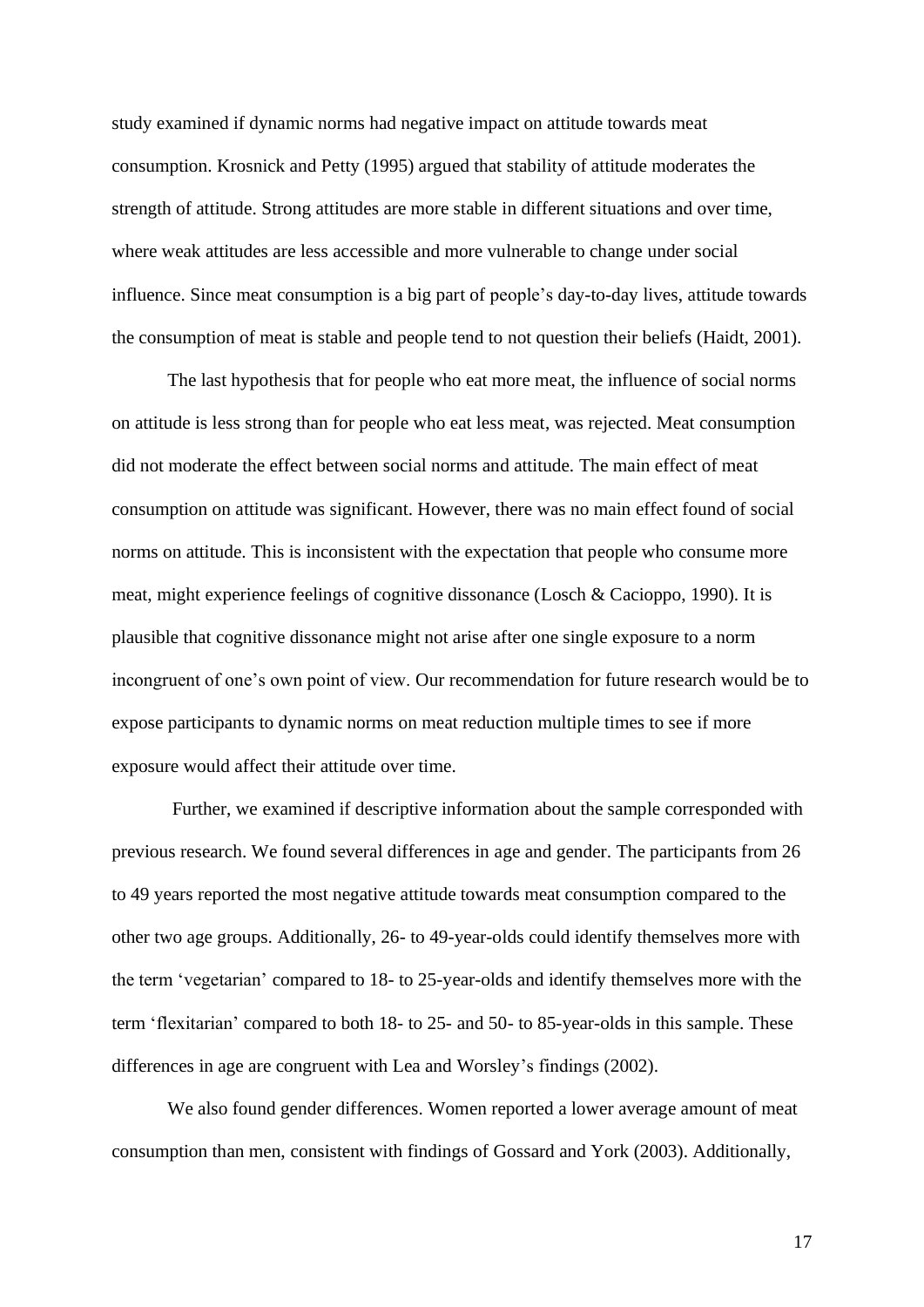women reported a more negative attitude towards meat consumption, consistent with previous findings of Holm and Møhl (2000). Women were also more willing to consume less meat, which was consistent with previous findings of Ruby (2012). Finally, men can identify themselves more with the term 'meat eater' than women can, consistent with findings of Rothgerber (2014), who reasoned that this effect is stronger for men that endorse traditional male roles. The differences found in age and gender were explorative in nature but can contribute to a better understanding and aimed recommendation for future research. Berndsen and van der Pligt (2004) concluded that people with a more median attitude towards meat consumption, were more willing to consume less meat in the future. Based on this knowledge and current study's findings, we recommend future research to see if social norms have more impact on the attitude of especially women and 26- to 49-year-olds.

Since all hypotheses have been rejected, we assumed that in this study the manipulation was not strong enough to change attitude. Sparkman and Walton (2017) reasoned that presenting a change in others, may inspire to change as well, because of new information, a newly formed reason to change or the insight that change is possible. By presenting dynamic norms, it anticipates people to a changing, future society. It also increases the perceived importance of a specific behaviour to others (Sparkman & Walton, 2017). This makes us suggest that future research could examine the impact of social norms on the attitude over a period of time. People change along when changing norms become more salient. However, reducing meat consumption is perhaps more difficult because it is integrated in people's every-day-lives. The suggestion of measuring attitude over a period of time, with multiple exposure moments in combination with the growing knowledge of the negative impact of meat consumption on the environment (OECD, 2021), animal suffering (Ruby, 2012) and human health (Godfray et al., 2018; IARC, 2015) may decide people to decrease their meat consumption.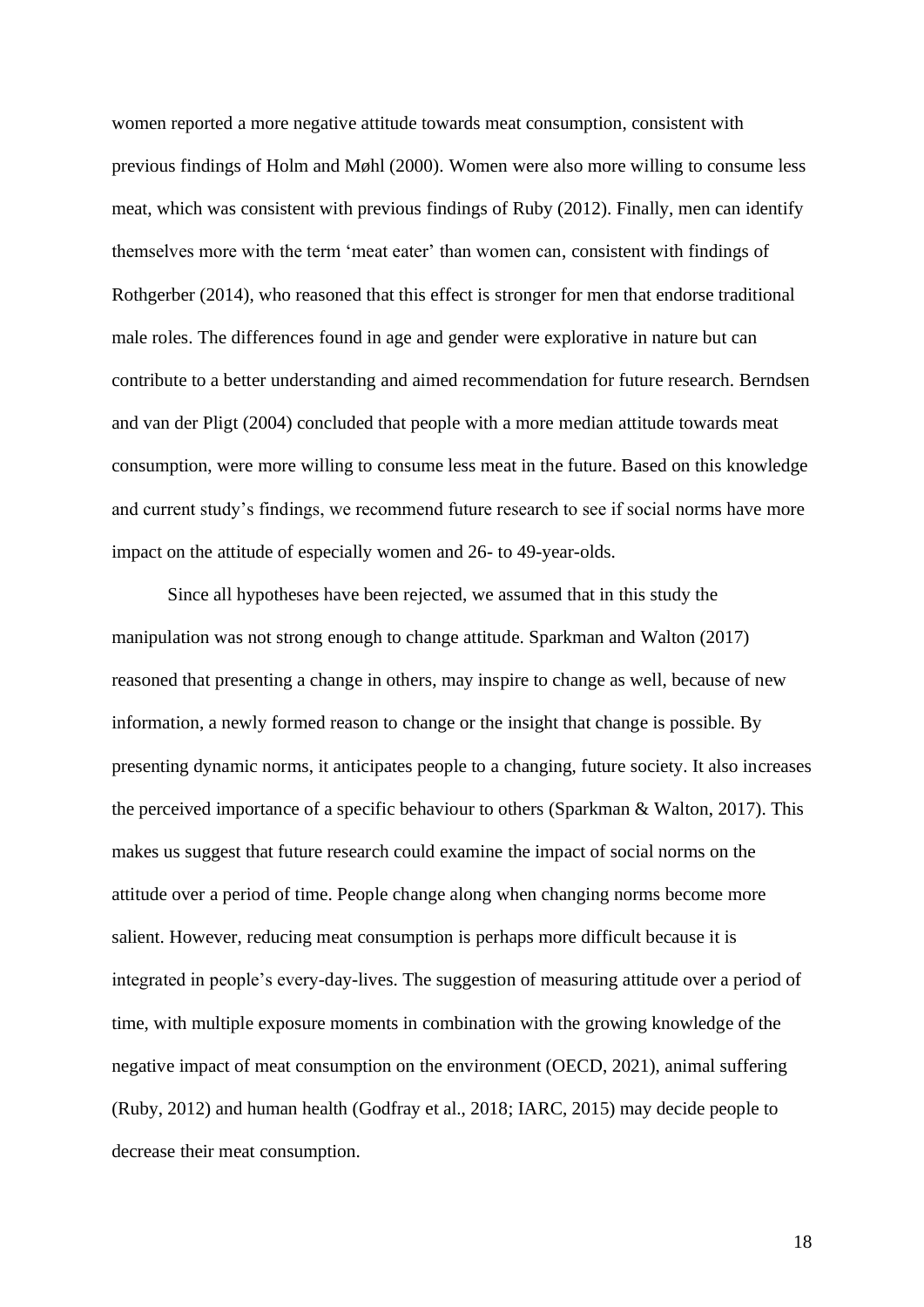## **References**

- Berndsen, M., & van der Pligt, J. (2004). Ambivalence towards meat. *Appetite, 42*, 71-78. doi: 10.1016/S0195-6663(03)00119-3
- Bonnet, C., Bouamra-Mechemache, Z., Réquillart, V., & Treich, N. (2020). Regulating meat consumption to improve health, the environment and animal welfare. *Food Policy, 97,* 1-11. doi: 10.1016/j.foodpol.2020.101847
- Cialdini, R. B., & Goldstein, N. J. (2004). Social influence: Compliance and conformity. *Annual Review of Psychology, 55,* 591-621. doi:

10.1146/annurev.psych.55.090902.142015

- Cialdini, R. B., Reno, R. R., & Kallgren, C. A. (1990). A focus theory of normative conduct: recycling the concept of norms to reduce littering in public places. *Journal of personality and social psychology, 58*, 1015-1026. doi: 10.1037/0022-3514.58.6.1015
- Cialdini, R. B., Wissler, R. L., & Schwietzer, N. J. (2002). Science of Influence. *Dispute Resolution Magazine, 9*, 20-26.
- Crano, W. D., & Prislin, R. (2011). Attitudes and attitude change. *Psychology Press.* doi: 10.1146/annurev.psych.121208.131609
- Degenhardt, L. J., Conigrave, K. M., Wutzke, S. E., & Saunders, J. B. (2001). The validity of an Australian modification of the AUDIT questionnaire. *Drug and Alcohol Review, 20*, 143-154. doi: 10.1080/09595230124592
- Dowsett, E., Semmler, C., Bray, H., Ankeny, R. A., & Chur-Hansen, A. (2018). Neutralising the meat paradox: Cognitive dissonance, gender, and eating animals. *Appetite, 123,* 280-288. doi: 10.1016/j.appet.2018.01.005
- Faul, F., Erdfelder, E., Lang, A. G., & Buchner, A. (2007). G\* Power 3: A flexible statistical power analysis program for the social, behavioral, and biomedical sciences. *Behavior research methods, 39,* 175-191. doi: 10.3758/BF03193146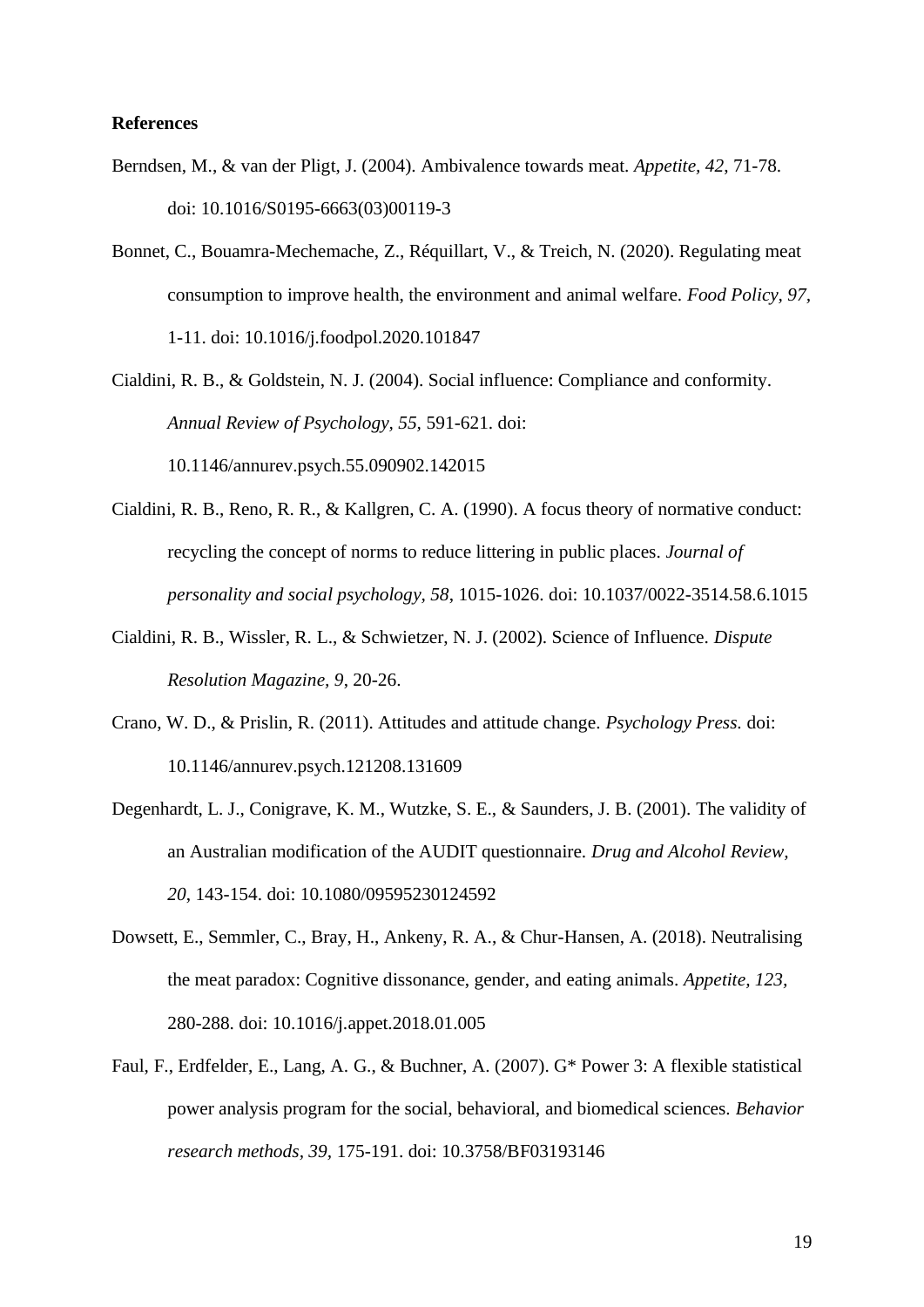- Godfray, H. C. J., Aveyard, P., Garnett, T., Hall, J. W., Key, T. J., Lorimer, J., & Jebb, S. A. (2018). Meat consumption, health, and the environment. *Science, 361*, 1-8. doi: 10.1126/science.aam5324
- Goldstein, N. J., Cialdini, R. B., & Griskevicius, V. (2008). A room with a viewpoint: Using social norms to motivate environmental conservation in hotels. *Journal of consumer Research, 35,* 472-482. doi: 10.1086/586910
- Gossard, M. H., & York, R. (2003). Social structural influences on meat consumption. Human Ecology Review, 1-9.
- Graça, J., Calheiros, M. M., & Oliveira, A. (2015). Attached to meat? (Un)Willingness and intentions to adopt a more plant-based diet. *Appetite, 95,* 113-125. doi: 10.1016/j.appet.2015.06.024
- Haidt, J. (2001). The emotional dog and its rational tail: A social intuitionist approach to moral judgment. *Psychological Review, 108,* 814–834. doi: 10.1037/0033- 295X.108.4.814
- Holm, L., & Møhl, M. (2000). The role of meat in everyday food culture: an analysis of an interview study in Copenhagen. *Appetite, 34,* 277-283. doi: 10.1006/appe.2000.0314
- IARC: International Agency for Research on Cancer (2015). *IARC Monographs evaluate consumption of red meat and processed meat.* Retrieved from: https://www.iarc.who.int/wp-content/uploads/2018/07/pr240\_E.pdf
- IPBES, (2019). *Summary for policymakers of the global assessment report on biodiversity and ecosystem services of the Intergovernmental Science-Policy Platform on Biodiversity and Ecosystem Services.* S. Díaz, et al. (eds.). IPBES secretariat, Bonn, Germany.
- Joy, M. (2020). *Why we love dogs, eat pigs, and wear cows: An introduction to carnism.* Red Wheel.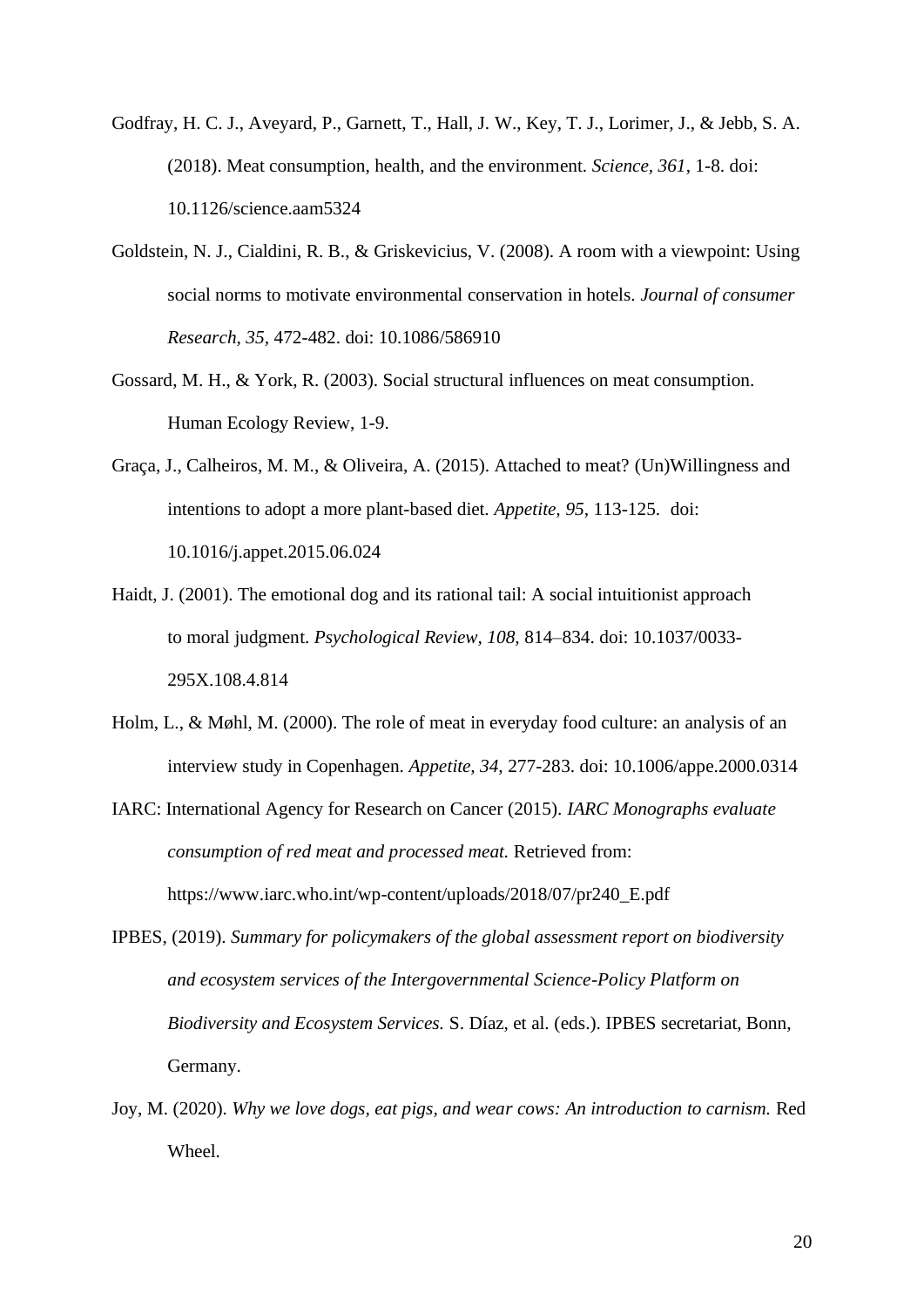- Kallgren, C. A., & Wood, W. (1986). Access to attitude-relevant information in memory as a determinant of attitude-behavior consistency. *Journal of Experimental Social Psychology, 22,* 328-338. doi: 10.1016/0022-1031(86)90018-1
- Krosnick, J. A., & Petty, R. E. (1995). Attitude strength: An overview. *Attitude strength: Antecedents and consequences, 1,* 1-24.
- Lea, E., & Worsley, A. (2002). Benefits and barriers to the consumption of a vegetarian diet in Australia. *Public Health Nutrition, 6*, 505-511. doi: 10.1079/PHN2002452
- Losch, M. E., & Cacioppo, J. T. (1990). Cognitive dissonance may enhance sympathetic tonus, but attitudes are changed to reduce negative affect rather than arousal. *Journal of Experimental Social Psychology, 26,* 289-304. doi: 10.1016/0022-1031(90)90040-S
- Micha, R., Wallace S. K., & Mozaffarian, D. (2010). Red and processed meat consumption and risk of incident coronary heart disease, stroke, and diabetes mellitus: a systematic review and meta-analysis. *Circulation, 121,* 2271-2283. doi:

10.1161/CIRCULATIONAHA.109.924977

- OECD (2021). *Meat consumption (indicator).* doi: 10.1787/fa290fd0-en (Accessed on 23 April 2021)
- Perkins, H. W., & Berkowitz, A. D. (1986). Perceiving the community norms of alcohol use among students: Some research implications for campus alcohol education programming. *International journal of the Addictions, 21,* 961-976.
- Piazza, J., Ruby, M. B., Loughnan, S., Luong, M., Kulik, J., Watkins, H. M., & Seigerman, M. (2015). Rationalizing meat consumption. The 4Ns. *Appetite, 91,* 114-128. doi: 10.1016/j.appet.2015.04.011
- Poore, J., Nemecek, T. (2018). Reducing food's environmental impacts through producers and consumers. *Science, 360,* 987–992. doi: 10.1126/science.aaq0216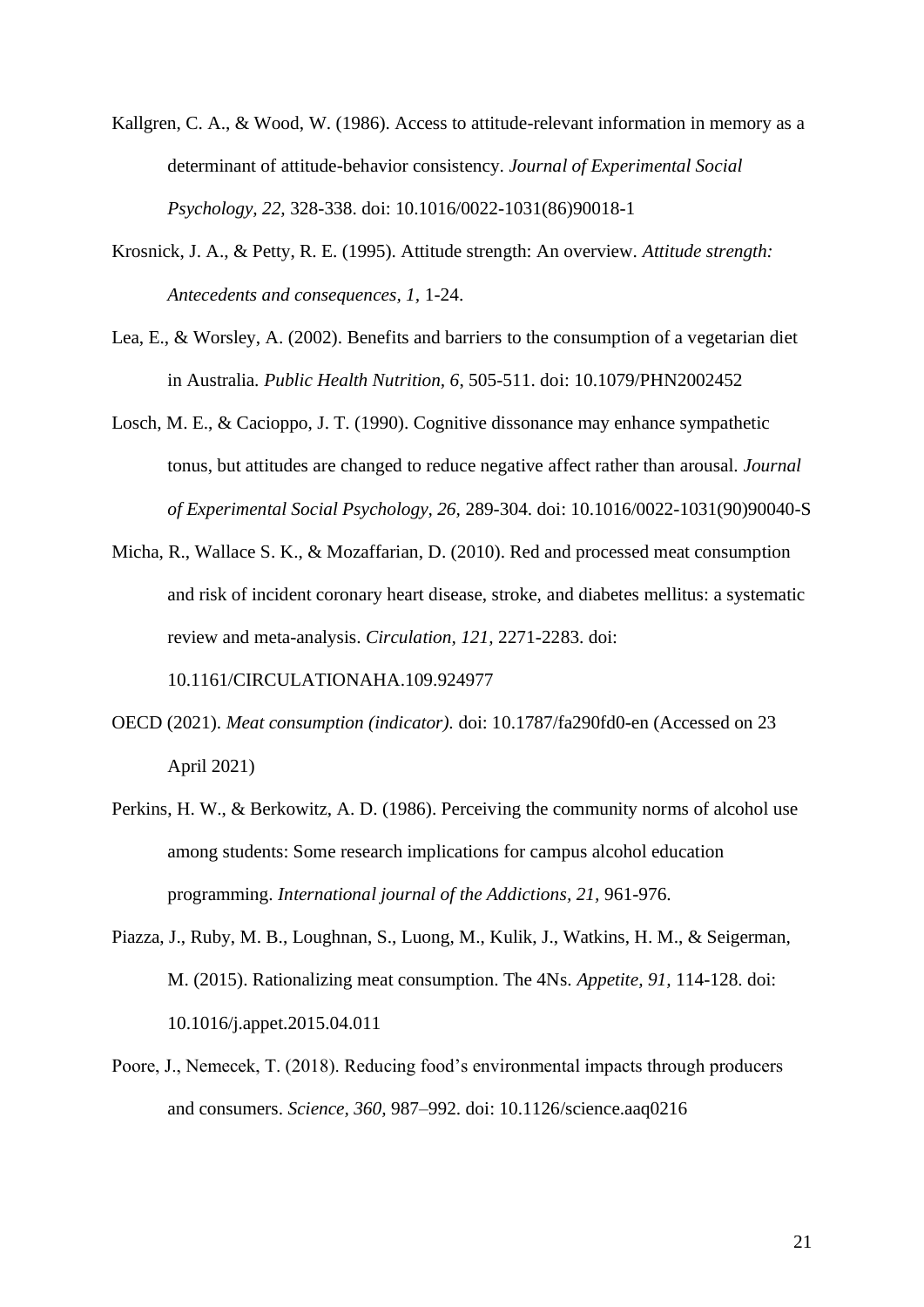- Rimal, R. N., & Real, K. (2005). How behaviors are influenced by perceived norms: A test of the theory of normative social behavior. *Communication research, 32,* 389-414. doi: 10.1177/0093650205275385
- Rohrmann, S., Overvad, K., Bueno-de-Mesquita, H.B., et al. (2013). Meat consumption and mortality - results from the European Prospective Investigation into Cancer and Nutrition. *BMC Medicine, 11*, 2-12. doi: 10.1186/1741-7015-11-63
- Rothgerber, H. (2014). Efforts to overcome vegetarian-induced dissonance among meat eaters. *Appetite, 79,* 32-41. doi: 10.1016/j.appet.2014.04.003
- Ruby, M. B. (2012). Vegetarianism. A blossoming field of study. *Appetite, 58,* 141-150. doi: 10.1016/j.appet.2011.09.019
- Ruby, M. B., & Heine, S. J. (2012). Too close to home. Factors predicting meat avoidance. *Appetite, 59,* 47-52. doi: 10.1016/j.appet.2012.03.020
- Shepon, A., Eshel, G., Noord, E., Milo, R., 2018. The opportunity cost of animal based diets exceeds all food losses. *Proceedings of the National Academy of Sciences, 115,*  3804–3809. doi: 10.1073/pnas.1713820115
- Sparkman, G., & Walton, G. M. (2017). Dynamic norms promote sustainable behavior, even if it is counternormative. *Psychological science, 28*, 1663-1674. doi: 10.1177/0956797617719950
- Springman, M., Mason-D'Croz, D., Robinson, S., Wiebe, K., Godfray, H. C. J., Rayner, M., Scarborough, P. (2018). Health-motivated taxes on red and processed meat: A modelling study on optimal tax levels and associated health impacts. *PLoS ONE, 13,* 1-16. doi: 10.1371/journal.pone.0204139
- Tschofen, P., Azevedo, I. L., & Muller, N. Z. (2019). Fine particulate matter damages and value added in the US economy. *Proceedings of the National Academy of Sciences, 116,* 19857-19862. doi: 10.1073/pnas.1905030116